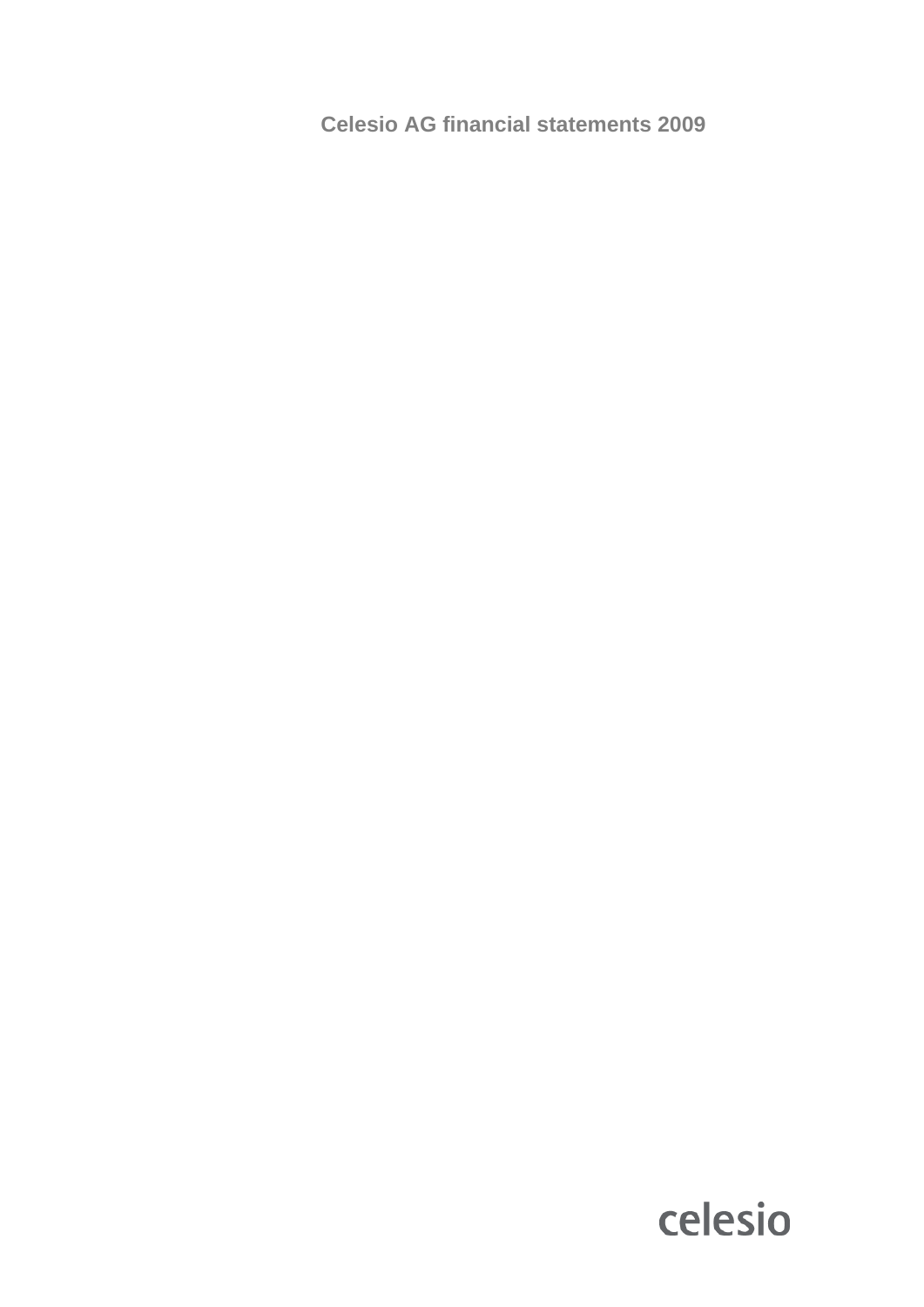# **Balance sheet as at 31 December 2009**

| <b>Assets</b>                 | <b>Note</b>    | 31/12/2008 | 31/12/2009 |
|-------------------------------|----------------|------------|------------|
|                               |                | EUR k      | EUR k      |
|                               |                |            |            |
| <b>Fixed assets</b>           |                |            |            |
| Intangible assets             |                | 6,347      | 17,805     |
| Property, plant and equipment | $\overline{2}$ | 4,969      | 5,115      |
| <b>Financial assets</b>       | 3              | 1,922,104  | 1,672,226  |
|                               |                | 1,933,420  | 1,695,146  |
|                               |                |            |            |
| <b>Current assets</b>         |                |            |            |
| Receivables and other assets  | 4              | 730,560    | 1,121,890  |
| Cash and cash equivalents     | 5              | 150        | 116        |
|                               |                | 730,710    | 1,122,006  |
|                               |                |            |            |
| <b>Prepaid expenses</b>       | 6              | 5,076      | 9,748      |
|                               |                |            |            |
| <b>Total assets</b>           |                | 2,669,206  | 2,826,900  |

| <b>Liabilities</b>                              | <b>Note</b> | 31/12/2008 | 31/12/2009 |
|-------------------------------------------------|-------------|------------|------------|
|                                                 |             |            |            |
|                                                 |             | EUR k      | EUR k      |
| <b>Equity</b>                                   |             |            |            |
| Issued capital                                  | 7           | 217,728    | 217,728    |
| Capital reserves                                | 7           | 1,113,030  | 1,114,230  |
| Revenue reserves                                | 7           | 156,469    | 238,448    |
| Profit available for distribution               | 8           | 81,648     | 85,050     |
| Conditional capital                             |             | (0)        | (21,773)   |
|                                                 |             | 1,568,875  | 1,655,456  |
|                                                 |             |            |            |
| <b>Provisions</b>                               |             |            |            |
| Provisions for pensions and similar obligations | 9           | 16,221     | 16,673     |
| Other provisions                                | 10          | 26,353     | 33,050     |
|                                                 |             | 42,574     | 49,723     |
|                                                 |             |            |            |
| <b>Liabilities</b>                              | 11          | 1,055,507  | 1,119,373  |
|                                                 |             |            |            |
| <b>Deferred income</b>                          |             | 2,250      | 2,348      |
|                                                 |             |            |            |
| <b>Total equity and liabilities</b>             |             | 2,669,206  | 2,826,900  |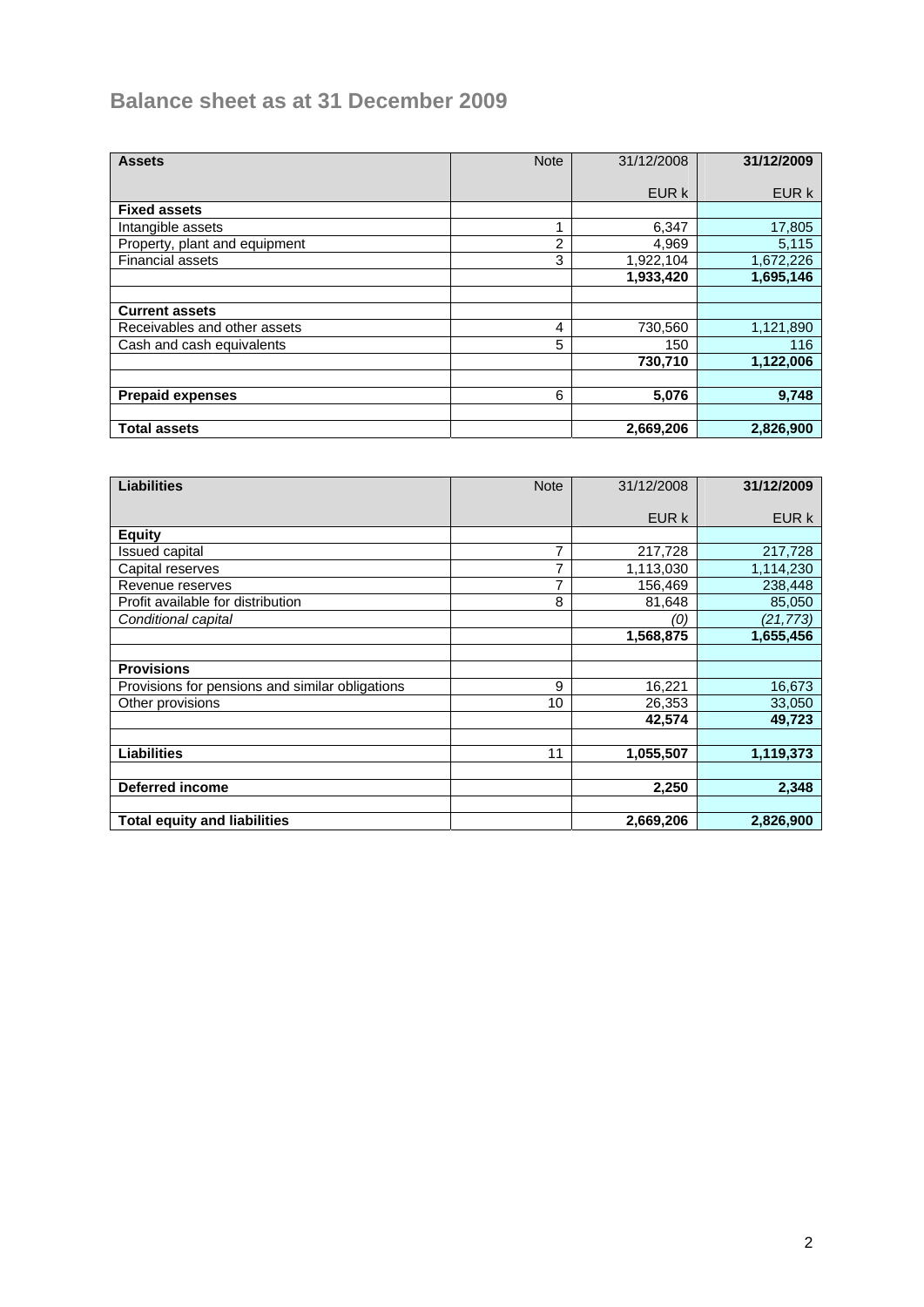# **Income statement for the 2009 fiscal year**

|                                                   | <b>Note</b> | 2008     | 2009      |
|---------------------------------------------------|-------------|----------|-----------|
|                                                   |             | EUR k    | EUR k     |
| Investment result                                 | 12          | 92,026   | 233,097   |
| Interest result                                   | 13          | $-9,628$ | $-9,409$  |
| Own work capitalised                              |             | 293      | 64        |
| Other income                                      | 14          | 15,142   | 44,948    |
| Personnel expenses                                | 15          | 32,489   | 33,484    |
| Amortisation of intangible assets and             |             | 1,620    | 3,717     |
| depreciation of property, plant and equipment     |             |          |           |
| Other expenses                                    | 16          | 37,535   | 66,325    |
| Earnings before tax                               |             | 26,189   | 165,174   |
| Income taxes                                      | 17          | 1.279    | $-1,855$  |
| Net profit for the year                           |             | 24,910   | 167,029   |
| Transfer to (previous year withdrawal from) other |             | 56,738   | $-81.979$ |
| revenue reserves                                  |             |          |           |
| Profit available for distribution                 |             | 81,648   | 85,050    |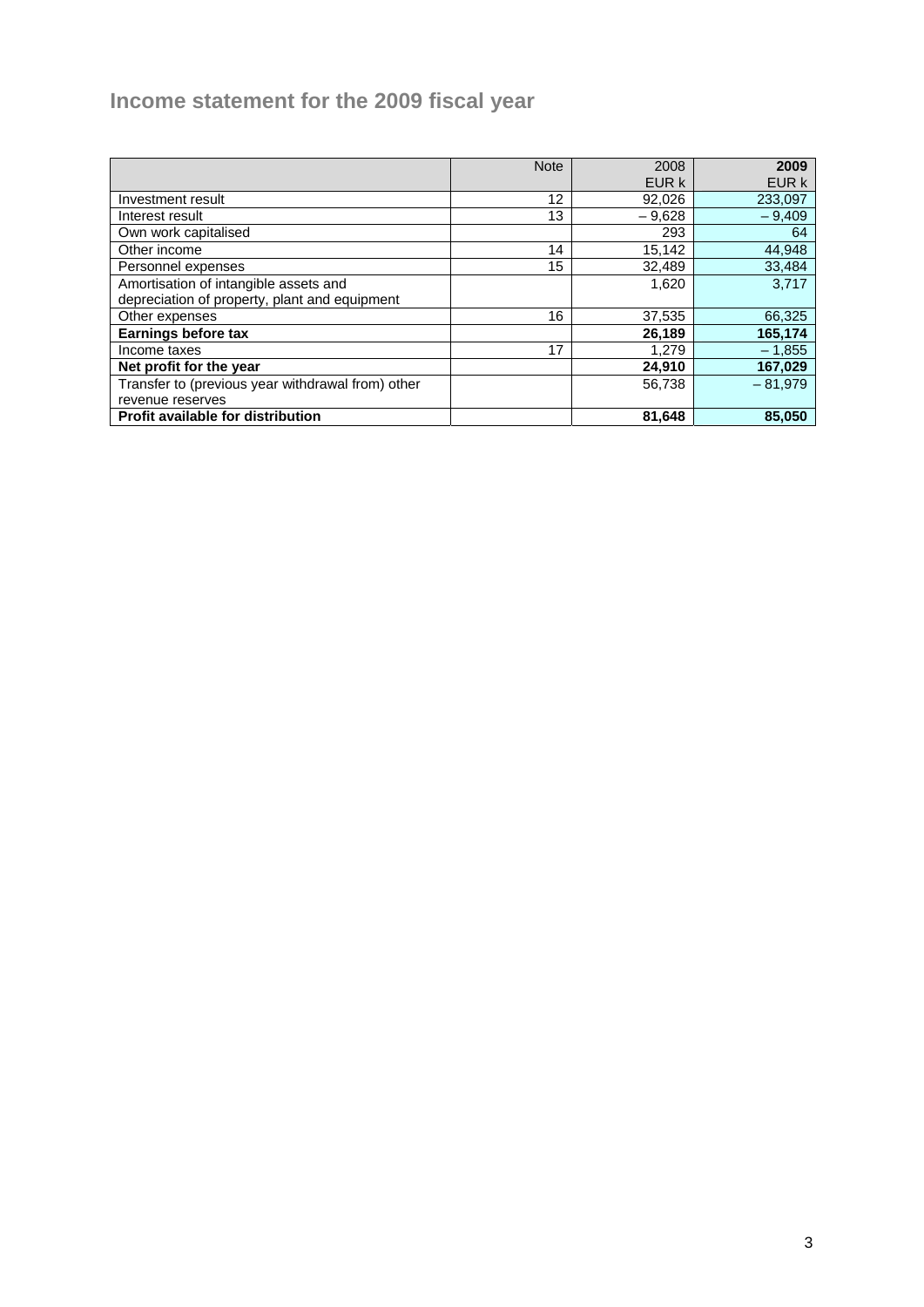### **Notes**

#### **General disclosures**

The financial statements as of 31 December 2009 of Celesio AG, Stuttgart, have been prepared in euro (EUR) in accordance with Sec. 242 et seq. and Sec. 264 et seq. Handelsgesetzbuch (HGB, German Commercial Code) as well as in accordance with the relevant provisions of Aktiengesetz (AktG, German Stock Corporation Act). The company is subject to the requirements for large corporations. The income statement has been prepared using the cost-summary method. The annual financial statements reflect the activities of a management holding. Main sources of income of Celesio AG include income from investments or from profit transfer agreements. The financing of the Group remains a focus of business activities. For this reason, the income statement is not broken down as set out in Sec. 275 HGB.

In order to improve the clarity of the financial statements, we have summarised individual balance sheet and income statement items and have disclosed and commented on them separately in these notes to the financial statements. For the same reason, we have also indicated in the notes whether individual items are related to other balance sheet items and "of which" items.

Celesio AG's financial statements and management report for the 2009 fiscal year are published in the Bundesanzeiger (German Federal Gazette). The management report of Celesio AG is combined with the management report of the group.

#### **Accounting policies**

The following accounting policies, which remained unchanged in comparison to the previous year, have been used to prepare the financial statements. The methods used to report and value assets and liabilities are disclosed in the notes to the individual balance sheet items.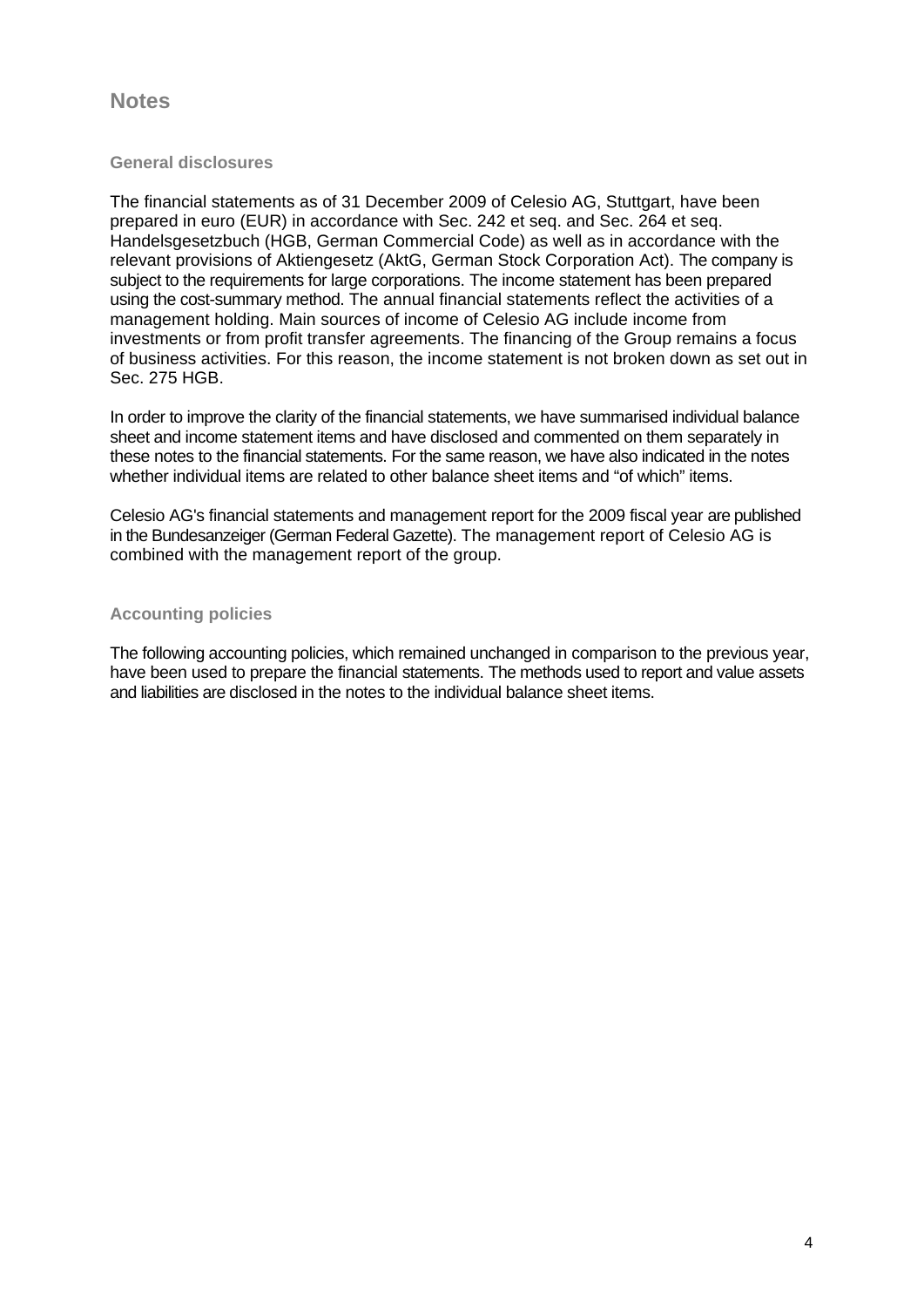# **Notes to the balance sheet**

#### **Analysis of fixed assets for 2009**

|                    |                | Intangible assets |                  | Property, plant and equipment | Financial    | <b>Total</b> |
|--------------------|----------------|-------------------|------------------|-------------------------------|--------------|--------------|
|                    | Concessions    | Payments on       | Buildings on     | Other                         | assets       |              |
|                    | and industrial | account           | third-party land | equipment,                    |              |              |
|                    | rights         |                   |                  | furniture and                 |              |              |
|                    |                |                   |                  | fixtures                      |              |              |
|                    | EUR k          | EUR k             | EUR k            | EUR k                         | <b>EUR k</b> | EUR k        |
| <b>Accumulated</b> |                |                   |                  |                               |              |              |
| historical cost    |                |                   |                  |                               |              |              |
| 1/1/2009           | 14,532         | 474               | 5,760            | 3,752                         | 2,033,305    | 2,057,823    |
| Additions          | 6,208          | 9.972             | 452              | 544                           | 93,298       | 110,474      |
| <b>Disposals</b>   | 1,693          | 192               | 0                | 30                            | 156,931      | 158,846      |
| <b>Accumulated</b> |                |                   |                  |                               |              |              |
| historical cost    |                |                   |                  |                               |              |              |
| 31/12/2009         | 19,047         | 10,254            | 6,212            | 4,266                         | 1,969,672    | 2,009,451    |
|                    |                |                   |                  |                               |              |              |
| <b>Accumulated</b> |                |                   |                  |                               |              |              |
| historical cost    |                |                   |                  |                               |              |              |
| 1/1/2009           | 8,659          | 0                 | 2,383            | 2,160                         | 111,201      | 124,403      |
| <b>Additions</b>   | 2,878          | 0                 | 500              | 339                           | 186,245      | 189,962      |
| <b>Disposals</b>   | 41             | $\overline{0}$    | $\Omega$         | 19                            | 0            | 60           |
| <b>Accumulated</b> |                |                   |                  |                               |              |              |
| historical cost    |                |                   |                  |                               |              |              |
| 31/12/2009         | 11,496         | 0                 | 2,883            | 2,480                         | 297,446      | 314,305      |
|                    |                |                   |                  |                               |              |              |
| Net book value     |                |                   |                  |                               |              |              |
| 31/12/2009         | 7,551          | 10,254            | 3,329            | 1,786                         | 1,672,226    | 1,695,146    |
| Net book value     |                |                   |                  |                               |              |              |
| 31/12/2008         | 5,873          | 474               | 3,377            | 1,592                         | 1,922,104    | 1,933,420    |

Intangible assets are composed entirely of software. Property, plant and equipment includes leasehold improvements (including land improvements), other plant and equipment as well as furniture and fixtures. The development of financial assets is detailed in note (3), Financial assets.

#### **(1) Intangible assets**

Purchased intangible assets are recognised at acquisition cost. Intangible assets are amortised using the straight-line method at rates of between 20% and 33%. The additions mainly concern software licenses, including incidental acquisition costs for commissioning.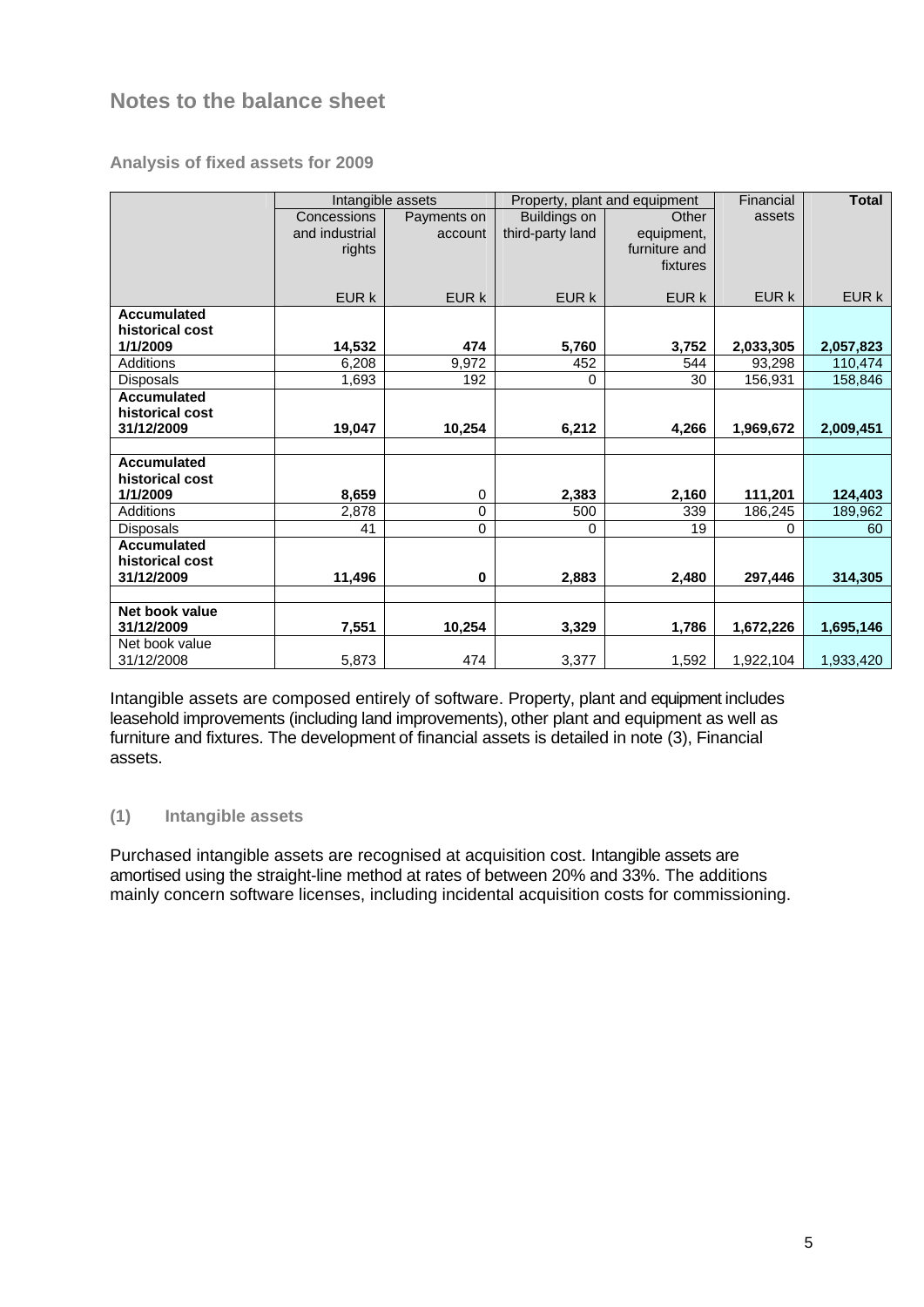#### **(2) Property, plant and equipment**

Additions to property, plant and equipment have been recognised at cost. Furniture and fixtures are subject to straight-line depreciation using rates of between 5% and 33%. Leasehold improvements are depreciated over the term of the lease or in accordance with the highest depreciation rates for buildings permissible under tax law. Land improvements are depreciated at rates of between 3% and 25%. Additions comprise furniture and fixtures as well as leasehold improvements (including land improvements). Low-value assets with a net value of up to EUR 150 per item were fully written off and expensed in the year of acquisition with their immediate disposal being assumed. In the interest of simplification, fixed assets with a net value of more than EUR 150 but less than EUR 1,000 are summarised in a catch-all item in the commercial balance sheet in accordance with the requirement for an item to be set up annually for tax purposes. The total amount of the annual compound items is immaterial and subject to depreciation at a flat rate of 20% per year in the year in which it was set up for the additions and in the following four years pursuant to tax provisions. Otherwise depreciation on additions to property, plant and equipment is generally charged pro rata temporis.

|                                    | Shares in  | Loans to   | Other Ioans | <b>Total</b> |
|------------------------------------|------------|------------|-------------|--------------|
|                                    | affiliates | affiliates |             |              |
|                                    |            |            |             |              |
|                                    | EUR k      | EUR k      | EUR k       | EUR k        |
| <b>Accumulated historical cost</b> |            |            |             |              |
| 1/1/2009                           | 1,971,450  | 56,174     | 5,681       | 2,033,305    |
| Additions                          | 91,075     | 2,223      | 0           | 93,298       |
| <b>Disposals</b>                   | 151,250    | 0          | 5,681       | 156,931      |
| <b>Accumulated historical cost</b> |            |            |             |              |
| 31/12/2009                         | 1,911,275  | 58,397     | 0           | 1,969,672    |
|                                    |            |            |             |              |
| <b>Accumulated historical cost</b> |            |            |             |              |
| 1/1/2009                           | 111,201    | 0          | 0           | 111,201      |
| <b>Additions</b>                   | 186,245    | 0          | 0           | 186,245      |
| <b>Disposals</b>                   | 0          | 0          | 0           | 0            |
| <b>Accumulated historical cost</b> |            |            |             |              |
| 31/12/2009                         | 297,446    | 0          | 0           | 297,446      |
|                                    |            |            |             |              |
| Net book value                     |            |            |             |              |
| 31/12/2009                         | 1,613,829  | 58,397     | $\bf{0}$    | 1,672,226    |
| Net book value                     |            |            |             |              |
| 31/12/2008                         | 1,860,249  | 56,174     | 5,681       | 1,922,104    |

#### **(3) Financial assets**

Financial assets are recognised at the lower of cost or fair value. Loans are generally recognised at nominal value. Non-interest-bearing or below-market loans are discounted to their present value.

The list of Celesio AG's investment holdings is published in the Elektronischer Bundesanzeiger (Electronic German Federal Gazette).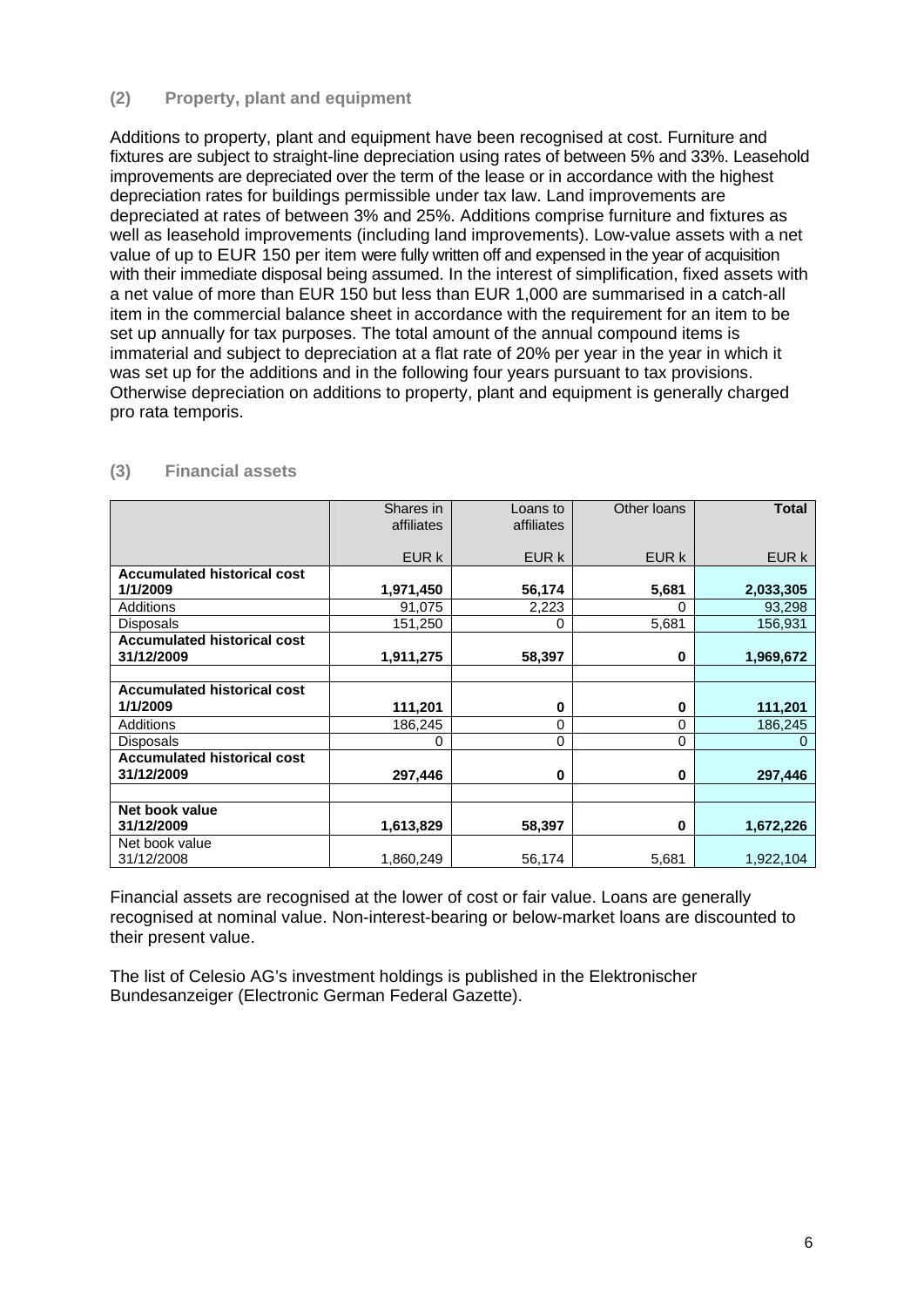#### **(4) Receivables and other assets**

|                                                | 31/12/2008 | 31/12/2009 |
|------------------------------------------------|------------|------------|
|                                                |            |            |
|                                                | EUR k      | EUR k      |
| Receivables from affiliates                    | 717,019    | 1,113,456  |
| of which due in more than one year             | (0)        | (0)        |
| Receivables from other investors and investees | 7,026      |            |
| of which due in more than one year             | (0)        | (0)        |
| Other assets                                   | 6,515      | 8,434      |
| of which due in more than one year             | (3,628)    | (2,956)    |
| Total                                          | 730,560    | 1,121,890  |

Receivables and other assets are stated at their nominal value. Specific bad debt allowances provide for all foreseeable valuation risks. Non-interest bearing receivables due in more than one year are discounted.

Receivables denominated in foreign currency are valued at the rate prevailing on the date of origin or the lower rate on the balance sheet date.

#### **(5) Cash and cash equivalents**

|               | 31/12/2008 | 31/12/2009 |
|---------------|------------|------------|
|               | EUR k      | EUR k      |
|               |            |            |
| Cash on hand  | 15         | 10         |
| Bank balances | 135        | 104        |
| <b>Total</b>  | 150        | 116        |

#### **(6) Prepaid expenses**

Prepaid expenses mainly relate to accrued interest and premiums and interest paid for currency and interest rate hedges as well as prepaid expenses for IT services.

#### **(7) Issued capital and reserves**

Issued capital amounts to EUR 217,728k and is split as in the previous year into 170,100,000 no par value shares (registered shares without a nominal amount).

By resolution of the annual general meeting on 26 April 2007, the capital of EUR 43,546k authorised until 7 May 2007 was cancelled by elimination of Art. 3 (2) of the articles of association. By resolution of the annual general meeting on 26 April 2007 and with the consent of the supervisory board, the management board was authorised on or before 25 April 2012 to increase the issued capital of the company once or several times by up to EUR 43,546k in return for cash contributions, by issuing new registered no par value shares. Art. 3 (2) of the articles of association was redrafted accordingly. Therefore, authorised capital of EUR 43,546k is available until 25 April 2012.

By resolution of the annual general meeting of 8 May 2009, the management board is authorised to increase the share capital of the company on or before 30 April 2014 with the consent of the supervisory board by issuing new no par registered shares in return for cash contributions and/or contributions in kind on one or more occasions by a maximum of EUR 65,318,400 (authorised capital 2009).

The annual general meeting on 8 May 2009 passed a resolution to increase the issued capital by up to EUR 21,772,800.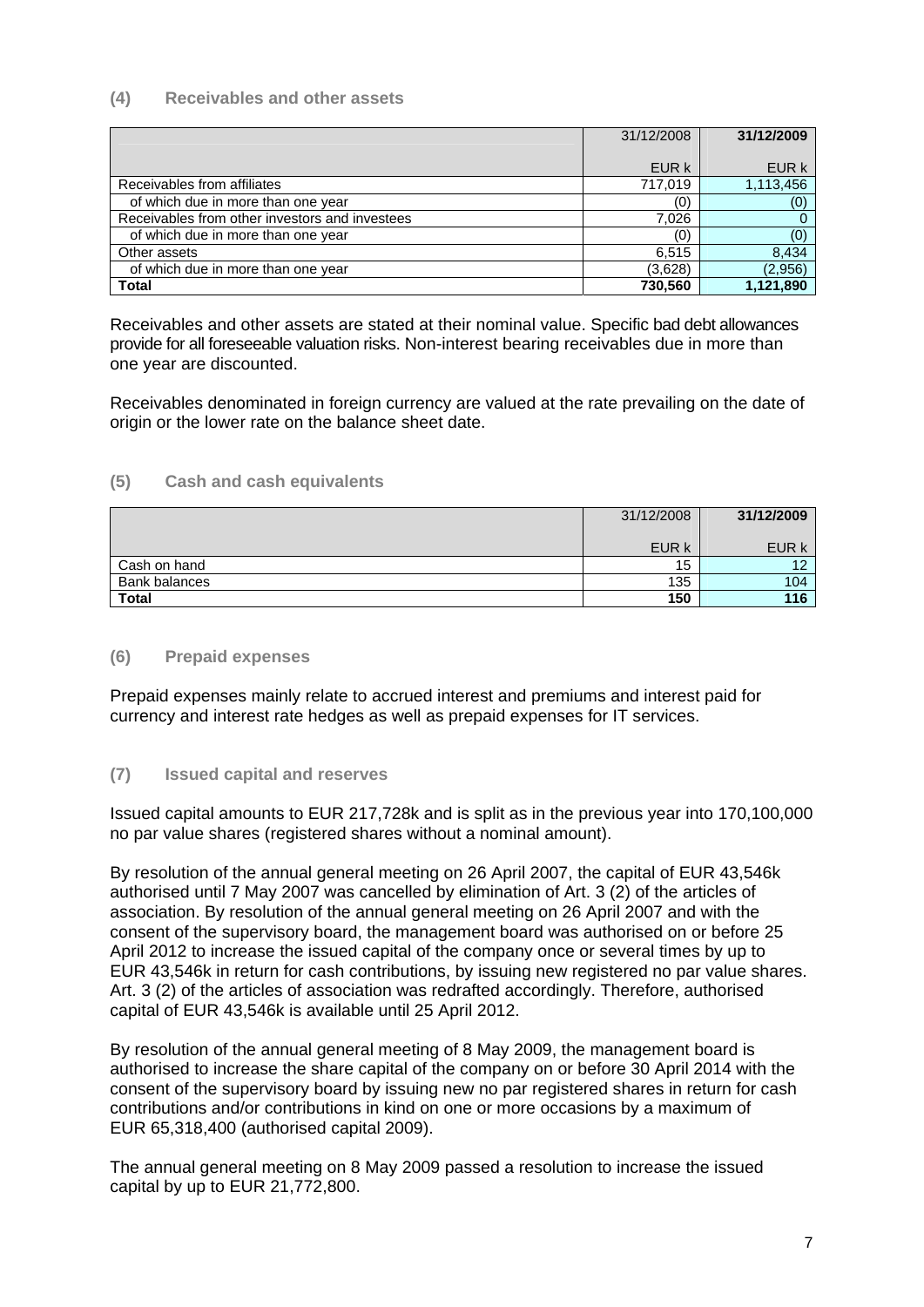On 20 October 2009 Celesio Finance B.V. issued a convertible bond with a face value of EUR 350m guaranteed by Celesio AG. The proceeds from issuing the bond were paid out to Celesio Finance B.V. on 29 October 2009. The bond is split into EUR 50,000 tranches, has a coupon of 3.75% per year – based on the outstanding amount – and matures on 29 October 2014 (due date) if not repaid, converted, or repurchased in the meantime. The convertible bond grants the investor a right to convert the bond into no par shares in Celesio AG. The conversion price stood at EUR 22.49, both on the date the bond was issued and at the end of the reporting period. According to the terms of the bond, the conversion price will be adjusted during the term of the bond to account for extraordinary events (capital increase, stock splits, etc.). The conversion rights granted by the bond correspond to 15.6 million shares to be issued from contingent capital. The conversion rights increase the capital reserves by EUR 1,199k in the reporting period.

#### **(8) Profit available for distribution**

The profit available for distribution of the previous year of EUR 81,648k was distributed in full as a dividend for the 2008 fiscal year. An amount of EUR 81,979k was contributed to other revenue reserves. The net profit for the year 2009 of EUR 167,029k less other revenue reserves yields profit available for distribution of EUR 85,050k as of 31 December 2009.

Pursuant to the proposal for the appropriation of profits, the entire profit available for distribution of EUR 85,050k is to be paid out as a dividend for the 2009 fiscal year.

#### **(9) Provisions for pensions and early retirement obligations**

Pension provisions were calculated at present value as defined by Sec. 6a Einkommensteuergesetz (EStG, German Income Tax Act) using an interest rate of 6% and the 2005G mortality tables issued by Dr Heubeck. Pension provisions are calculated at present value and accrued in full.

#### **(10) Other provisions**

|                   | 31/12/2008 | 31/12/2009 |
|-------------------|------------|------------|
|                   | EUR k      | EUR k      |
| Tax provisions    | 11.805     | 13,407     |
| Sundry provisions | 14.548     | 19,643     |
| <b>Total</b>      | 26,353     | 33,050     |

Other provisions comprise tax provisions as well as other provisions. Sundry provisions are created on the basis of prudent commercial judgment at an amount necessary to cover all contingent liabilities and anticipated losses from pending transactions and as of the balance sheet date. To the extent that the underlying obligation includes interest, the provision is recognised at present value. Tax provisions include provisions for deferred taxes totalling EUR 1,802k (previous year EUR 2,051k).

Other provisions mainly comprise provisions for personnel-related expenses, potential losses, interest swaps, outstanding invoices, commitment fees, remuneration of the supervisory board, costs of preparing the annual report, costs of preparing the financial statements as well as outstanding contributions. Celesio AG issued a letter of comfort in favour of a subsidiary, in which it undertakes to supply the subsidiary with the capital required to meet its financial obligations.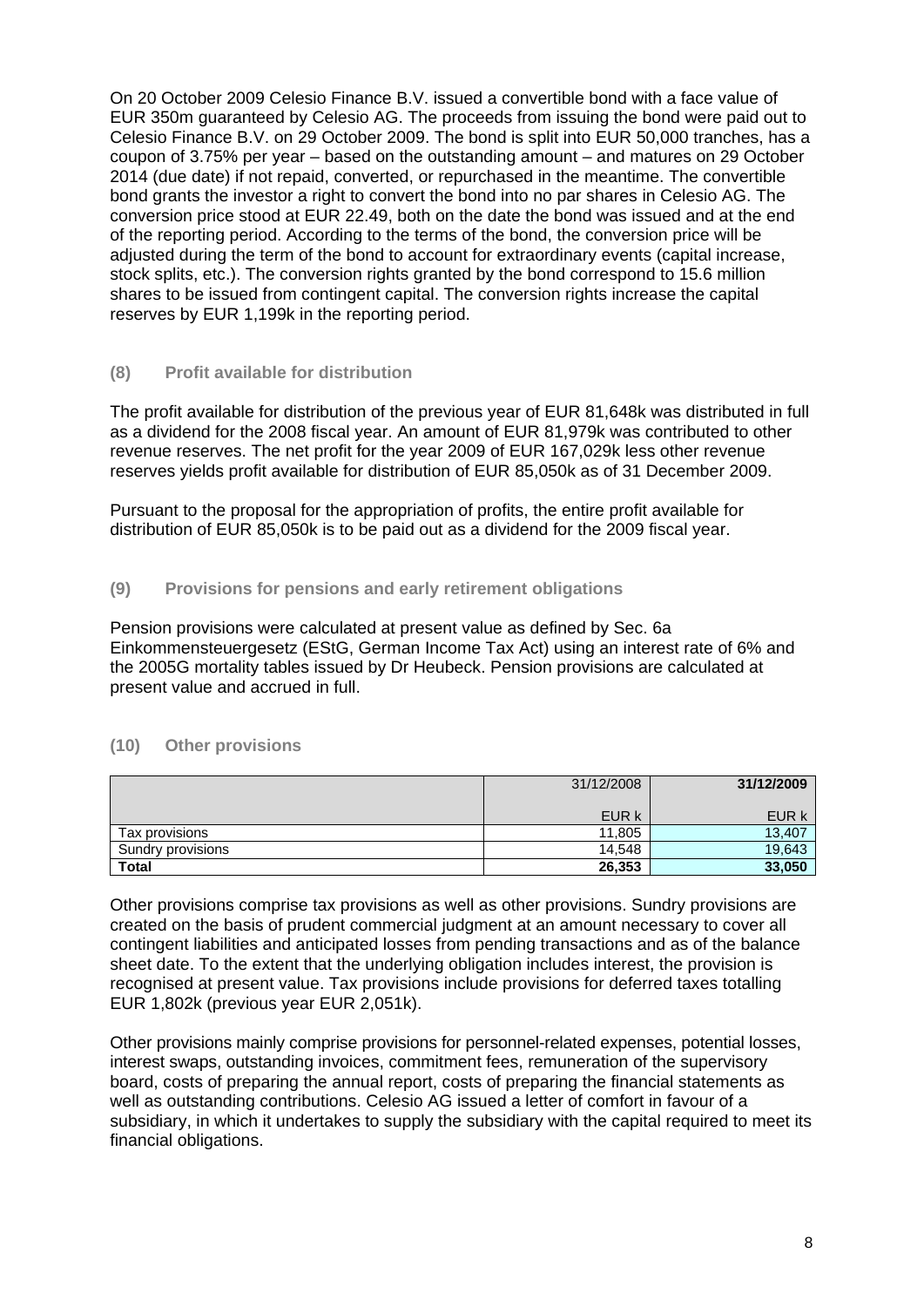**(11) Contingent liabilities and other financial obligations, off-balance sheet transactions and derivative financial instruments** 

| <b>Liabilities</b>           |                       | 31/12/2008<br>31/12/2009<br>Due in<br>Due in       |                            |                    |                       |                                                    |                            |                    |
|------------------------------|-----------------------|----------------------------------------------------|----------------------------|--------------------|-----------------------|----------------------------------------------------|----------------------------|--------------------|
|                              | less than<br>one year | more<br>than one<br>and less<br>than five<br>years | more<br>than five<br>years | Carrying<br>amount | less than<br>one year | more<br>than one<br>and less<br>than five<br>years | more<br>than five<br>years | Carrying<br>amount |
|                              | EUR k                 | EUR k                                              | EUR k                      | EUR k              | EUR k                 | EUR k                                              | EUR k                      | EUR k              |
| Liabilities to<br>banks      | 19,469                | 399.807                                            | 330,000                    | 749.276            | 12,771                | 224,530                                            | 145.000                    | 382,301            |
| Trade payables               | 1,043                 | 0                                                  | $\Omega$                   | 1,043              | 2,198                 | 0                                                  | 0                          | 2,198              |
| Liabilities to<br>affiliates | 298.496               | 0                                                  | 0                          | 298.496            | 330.224               | 397.031                                            | 0                          | 727,255            |
| <b>Other liabilities</b>     | 892                   | 5,633                                              | 167                        | 6,692              | 1,631                 | 5,873                                              | 115                        | 7,619              |
| of which taxes               | (426)                 | (0)                                                | (0)                        | (426)              | (909)                 | (0)                                                | (0)                        | (909)              |
| of which social<br>security  | (84)                  | (0)                                                | (0)                        | (84)               | (0)                   | (0)                                                | (0)                        | (0)                |
| Total                        | 319,900               | 405,440                                            | 330,167                    | 1,055,507          | 346,824               | 627,434                                            | 145,115                    | 1,119,373          |

#### The remaining terms of the liabilities are detailed in the schedule of liabilities.

Liabilities to affiliates include liabilities of EUR 350m which can be converted into equity instruments.

Liabilities are recognised at the amount repayable. Liabilities denominated in foreign currency are valued at the rate prevailing on the date of origin or the higher rate on the balance sheet date.

| <b>Contingent liabilities</b>                | 31/12/2008  | 31/12/2009  |
|----------------------------------------------|-------------|-------------|
|                                              | EUR k       | EUR k       |
| From guarantees, notes and cheque guarantees | 1.796.143   | 2,390,709   |
| of which to affiliates                       | (1.750.573) | (2,388,854) |
| <b>Total</b>                                 | 1,796,143   | 2,390,709   |

Most of the guarantee obligations have been entered into towards creditor banks (of which EUR 1,607,110k (previous year EUR 1,276,110k) for Celesio Finance B.V., Baarn, Netherlands).

In addition to the contingent liabilities, there are other financial obligations amounting to EUR 183.9k (of which EUR 1,172k to affiliates). These obligations relate to the following items:

Celesio AG outsourced of all the group's IT infrastructure by virtue of an agreement concluded in February 2009 and effective 1 April 2009. The aim is to reduce operating costs across the Group by boosting the efficiency of work processes and to free up cash for capital expenditures. The outsourcing will also form the basis for future standardisation of applications and processes. As a result of the agreement, the company has a financial obligation to pay service fees and lease instalments expected to amount to EUR 164.4m over the next seven years, most of which can be cross charged to subsidiaries. The amount of the obligation can change depending on the services availed of under the agreement.

In addition, there are other financial obligations from communication services agreements amounting to EUR 1.8m and data services agreements amounting to EUR 7.3m. Here too, the agreements have been concluded for seven years.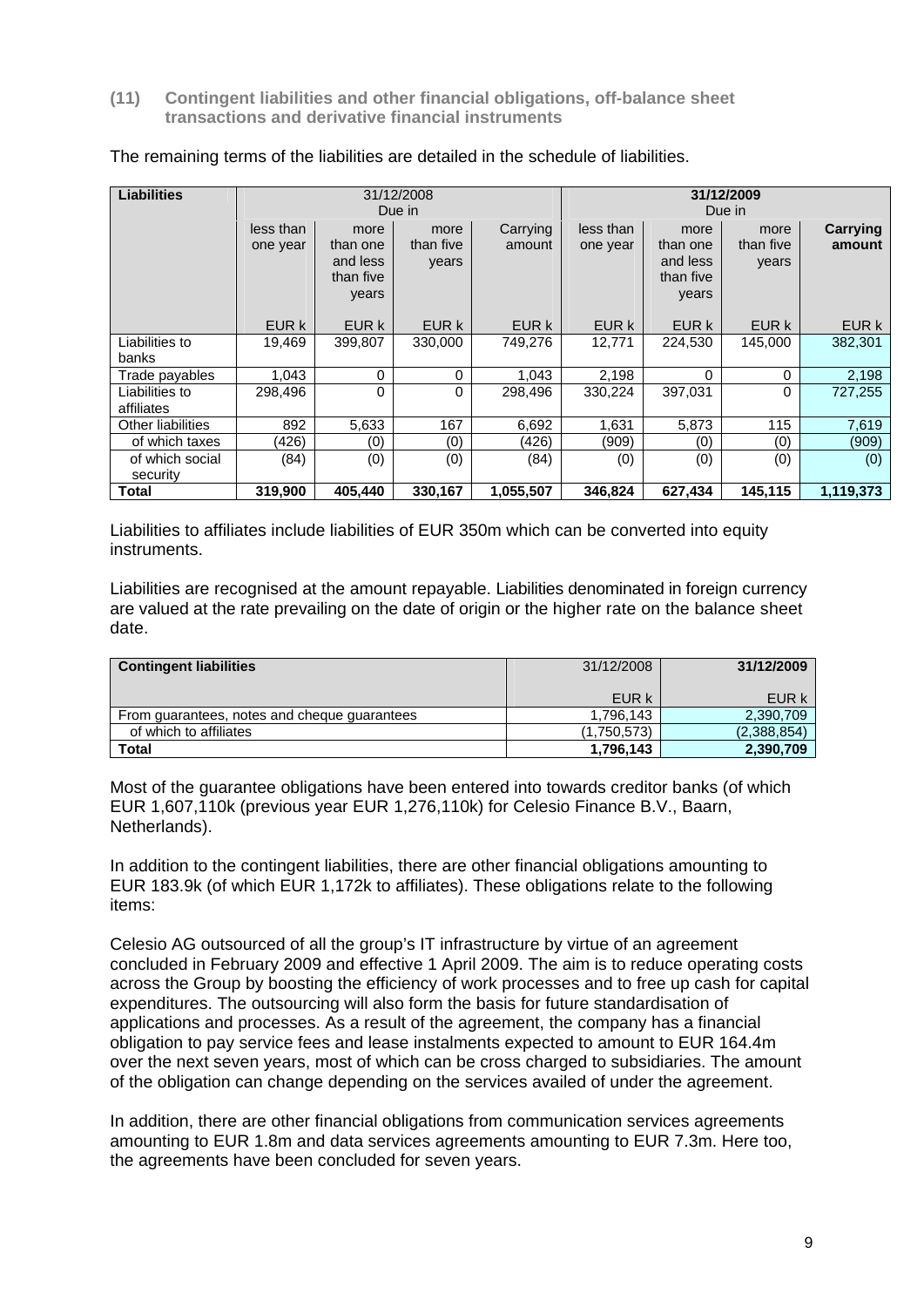Other financial obligations relate to rental agreements and future lease payments for company cars, company equipment as well as for consulting and service agreements of EUR 2,305k (previous year EUR 2,951k). All of these expire in between one and five years. There are also purchase obligations from investment projects of EUR 8,060k (previous year EUR 8,440k).

| Derivative financial |            | Market value<br>Nominal value<br>Carrying amount |            |            |       |            |
|----------------------|------------|--------------------------------------------------|------------|------------|-------|------------|
| <b>instruments</b>   | 31/12/2008 | 31/12/2009                                       | 31/12/2008 | 31/12/2009 |       | 31/12/2009 |
|                      |            |                                                  |            |            |       |            |
|                      | EUR k      | EUR k                                            | EUR k      | EUR k      | EUR k | EUR k      |
| Interest instruments | 1.232.424  | 1,295,543                                        | $-18.201$  | $-29.204$  | 2.123 | $-3,557$   |
| Currency instruments | 315,820    | 257.440                                          | 21.385     | 1.907      |       | $-59$      |
| Total                | 1,548,244  | 1,552,983                                        | 3,184      | $-27.297$  | 2,123 | $-3,616$   |

The carrying amounts of derivative financial instruments are recognised in the balance sheet under receivables of EUR 0k (previous year EUR 90k) and liabilities of EUR 600k (previous year EUR 0k), prepaid expenses of EUR 3,432k (previous year EUR 4,283k) and deferred income of EUR 2,348k (previous year EUR 2,250k) as well as other provisions of EUR 4,100k (previous year EUR 0k).

The market values of derivative financial instruments are determined by reference to capital market data at the end of the reporting period and use of suitable valuation methods such as the discounted cash flow method as well as other generally accepted option pricing models. If interest rates are needed for the valuation, the market interest rates for the respective residual term of the derivatives are taken.

Any transaction costs incurred for financial assets are included in the measurement and posted to profit or loss upon being recorded. The fair value of financial instruments that are actively traded in organised financial markets is determined by reference to listed market bid prices at the close of business at the end of the reporting period. For financial instruments for which there is no active market, fair value is determined using valuation techniques. Such techniques may include using recent arm's length market transactions between knowledgeable, willing and independent parties, referring to the current fair value of another instrument that is substantially the same or discounted cash flow methods.

The derivative interest instruments concern interest swaps (EUR -29,991k) and options (EUR 787k). The derivative currency instruments exclusively comprise forward exchange contracts in pound sterling, Czech crown and Danish krone.

As regards assets, liabilities and forecast transactions, Celesio is exposed – among other things – to risks resulting from changes in exchange rates and interest rates. Based on a risk appraisal, selected hedging instruments are used to limit these risks.

The use of derivatives is subject to uniform group guidelines set by the management board, compliance of which is monitored constantly. These include functional segregation of trading, handling and posting and the authorisation of a few qualified employees to enter into derivative financial instruments. All derivatives are entered into exclusively for hedging purposes and are entered into only with banks with top credit ratings. In other words, derivatives are not used for trading or other speculative purposes.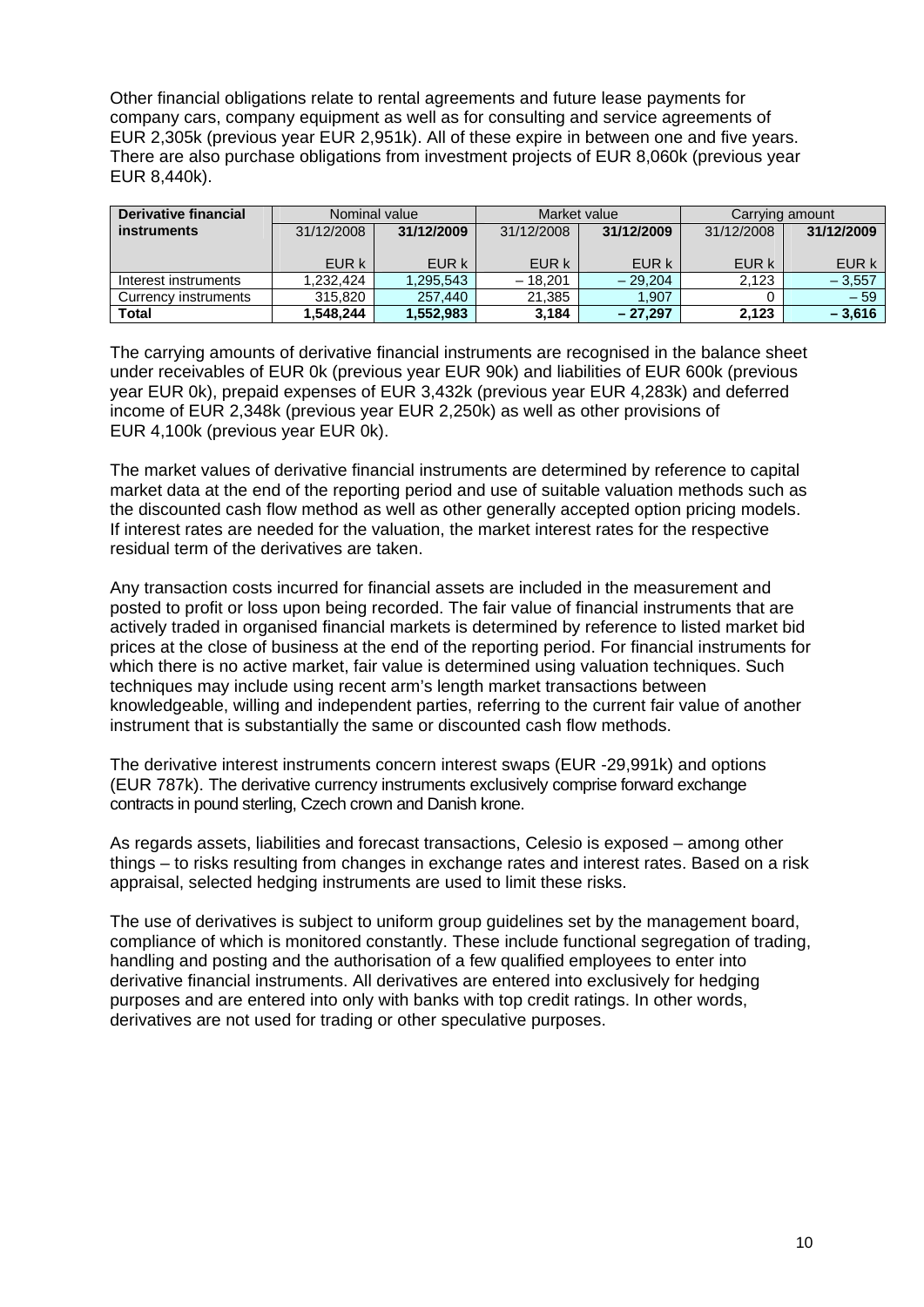Interest rate risks are understood as the negative impact of fluctuating interest rates on the net profit of the group. A distinction must be made between fixed-interest and floating-rate financial instruments. For fixed-interest financial instruments, a fixed market interest rate is agreed on for the full term of the derivative. The risk is that when market interest rates fluctuate, the market price of the financial instrument will change (fair value risk due to changes in interest rates). The market price is based on the present value of future payments (interest payments plus repayment of principal) discounted using the market interest rate prevailing at the end of the reporting period. The fair value risk due to changes in interest rates will therefore lead to a gain or loss if the fixed-interest instrument is sold before maturity.

For floating-rate financial instruments the interest rate is adjusted in line with respective market interest rates. However, there is a risk here that there may be a short-term fluctuation in interest rates leading to changes in the interest due (cash flow risk due to interest rates).

Interest caps and swaps were used in the past fiscal year to hedge interest risks. An interest cap puts an upper limit on a floating interest rate. An interest swap involves swapping the fixed or floating interest rate of the hedged transaction for its entire term. The decision on whether to use derivative financial instruments is based on the projected interest rate risk and debt. The interest hedging strategy is reviewed at monthly intervals and new targets are defined. This involves securing interest rates for at least 50% of the projected debt level.

Currency risks refer to the possible impairment of items in the statement of financial position and any forward transactions due to fluctuations in exchange rates.

Forward exchange contracts and currency swaps were used in the 2009 fiscal year to hedge against exchange rate fluctuations.

The majority of the foreign exchange risks are a result of the development of the euro against the pound sterling (GBP).

Foreign exchange exposures are mainly secured by micro-hedges. This involves a direct hedge of the underlying transaction by means of a foreign exchange derivative, generally a currency swap. In addition, currency derivatives are used to hedge forecast transactions in foreign currency. This involves selecting the currency derivative (or a combination of several derivatives) which best reflects the likelihood of occurrence and timing of the forecast transaction.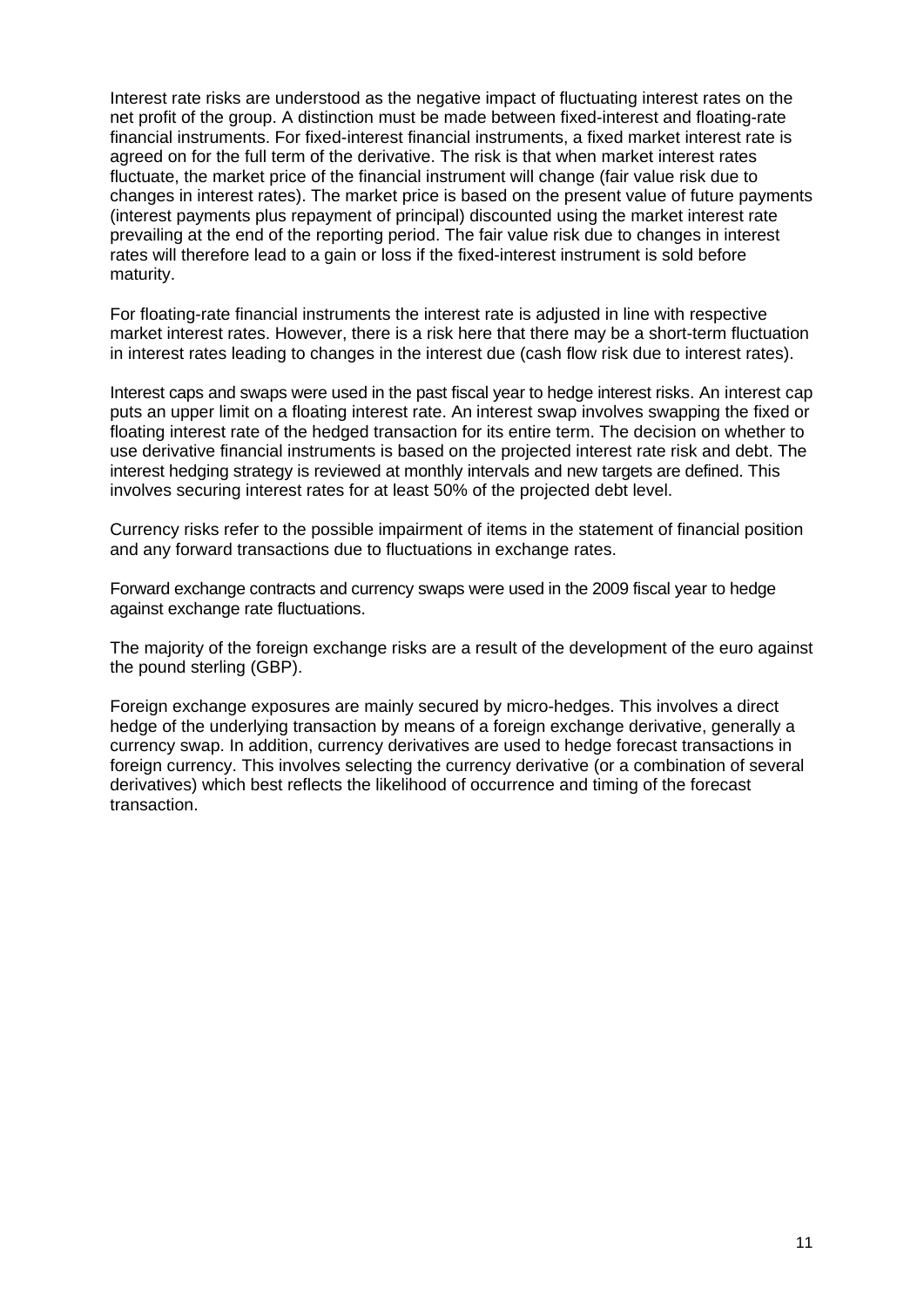## **Notes to the income statement**

#### **(12) Investment result**

|                                        | 2008       | 2009       |
|----------------------------------------|------------|------------|
|                                        | EUR k      | EUR k      |
| Income from profit transfer agreements | 14.958     | 30,442     |
| Income from investments (affiliates)   | 207.471    | 410,843    |
| Expenses from loss absorption          | $-19.202$  | $-21.943$  |
| Impairment of financial assets         | $-111.201$ | $-186,245$ |
| <b>Total</b>                           | 92.026     | 233,097    |

Impairment losses recognised on financial assets mainly relate to shares in affiliates in the Netherlands, Ireland and Italy (affiliates in Belgium, the Netherlands, Ireland and Italy in the previous year).

#### **(13) Interest result**

|                                   | 2008      | 2009       |
|-----------------------------------|-----------|------------|
|                                   | EUR k     | EUR k      |
| Income from long-term loans       |           | 2,223      |
| of which received from affiliates | (0)       | (2, 223)   |
| Other interest and similar income | 35,316    | 30,386     |
| of which received from affiliates | (34, 805) | (26, 849)  |
| Interest and similar expenses     | $-44.944$ | $-42.018$  |
| of which to affiliates            | (– 7.988) | $(-5,618)$ |
| <b>Total</b>                      | $-9,628$  | $-9,409$   |

#### **(14) Other income**

|                               | 2008     | 2009    |
|-------------------------------|----------|---------|
|                               | EUR k    | EUR k   |
| Group tax allocations         | 6,907    | 14,920  |
| of which corporate income tax | (3, 724) | 7.711   |
| of which trade tax            | (3, 183) | (7,209) |
| Other income                  | 8,235    | 30,028  |
| <b>Total</b>                  | 15.142   | 44,948  |

Other income mainly consists of income from services rendered to affiliates and tax allocations.

#### **(15) Personnel expenses/employees**

|                                   | 2008    | 2009              |
|-----------------------------------|---------|-------------------|
|                                   | EUR k   | EUR k             |
| Wages and salaries                | 24,195  | 29,346            |
| Social security and pension cost  | 8.294   | 4,138             |
| of which post-employment benefits | (5,868) | $^{\prime}$ 1.211 |
| Total                             | 32,489  | 33,484            |

The average headcount in the 2009 fiscal year was 263 (previous year 220).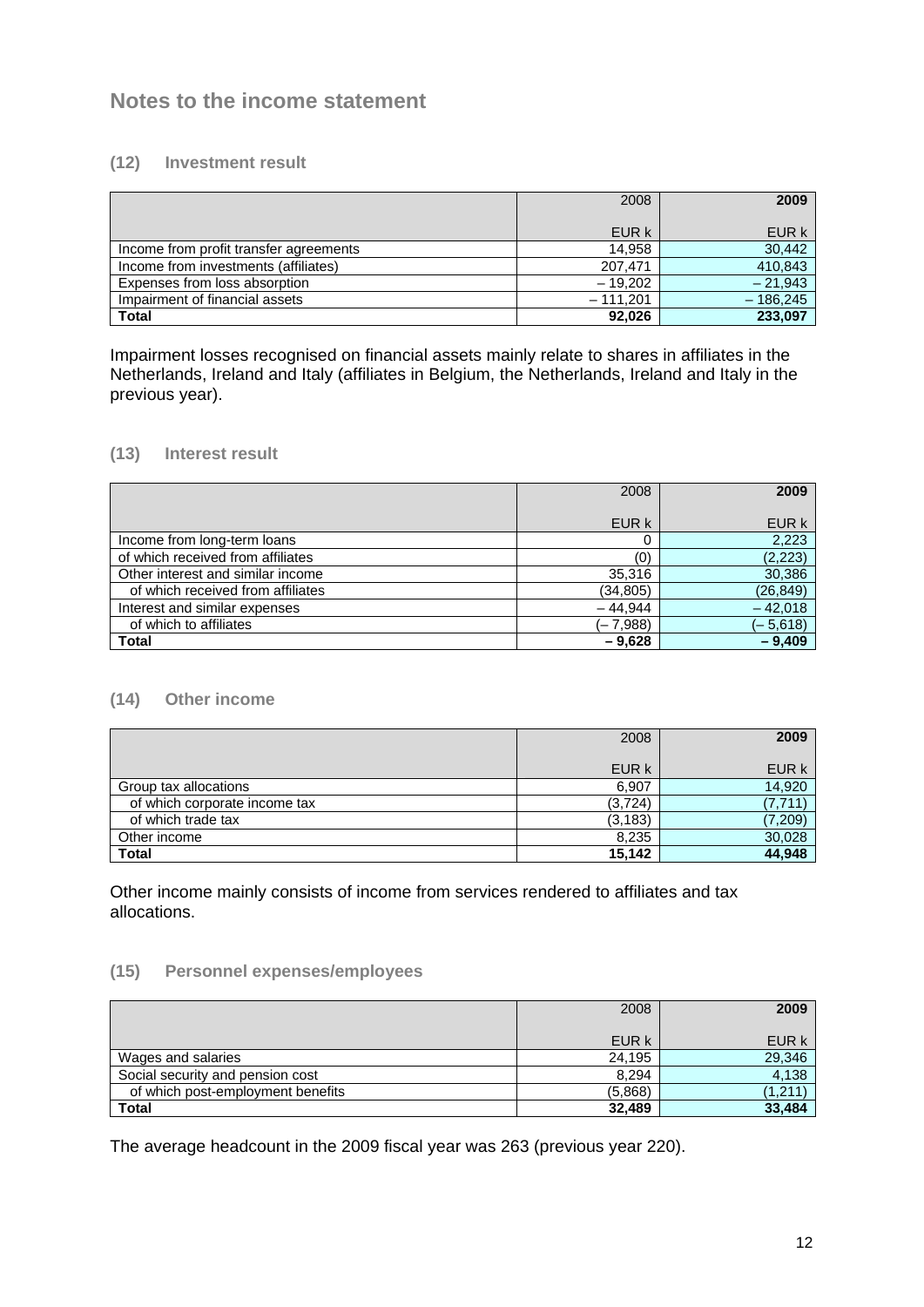#### **(16) Other expenses**

|                | 2008   | 2009           |
|----------------|--------|----------------|
|                | EUR k  | EUR k          |
| Other taxes    | 111    | 8 <sup>1</sup> |
| Other expenses | 37,424 | 66,245         |
| <b>Total</b>   | 37,535 | 66,326         |

Other expenses mainly consist of legal and consulting fees, costs for services rendered by affiliates, IT costs, travel expenses, recruiting expenses, remuneration of the supervisory board, the cost of preparing financial statements and annual general meeting expenses and other rent and incidental costs.

#### **(17) Income taxes**

|                                                   | 2008     | 2009     |
|---------------------------------------------------|----------|----------|
|                                                   | EUR k    | EUR k    |
| Income taxes                                      |          |          |
| Corporate income tax                              |          | 0        |
| Deferred tax                                      | $-1,351$ | $-249$   |
|                                                   | $-1,351$ | $-249$   |
| Income taxes for previous years                   |          |          |
| Corporate income tax/trade tax for previous years | 2,630    | $-1,606$ |
|                                                   |          |          |
| <b>Total</b>                                      | 1,279    | 1,855    |

Other taxes are reported under (16), Other expenses.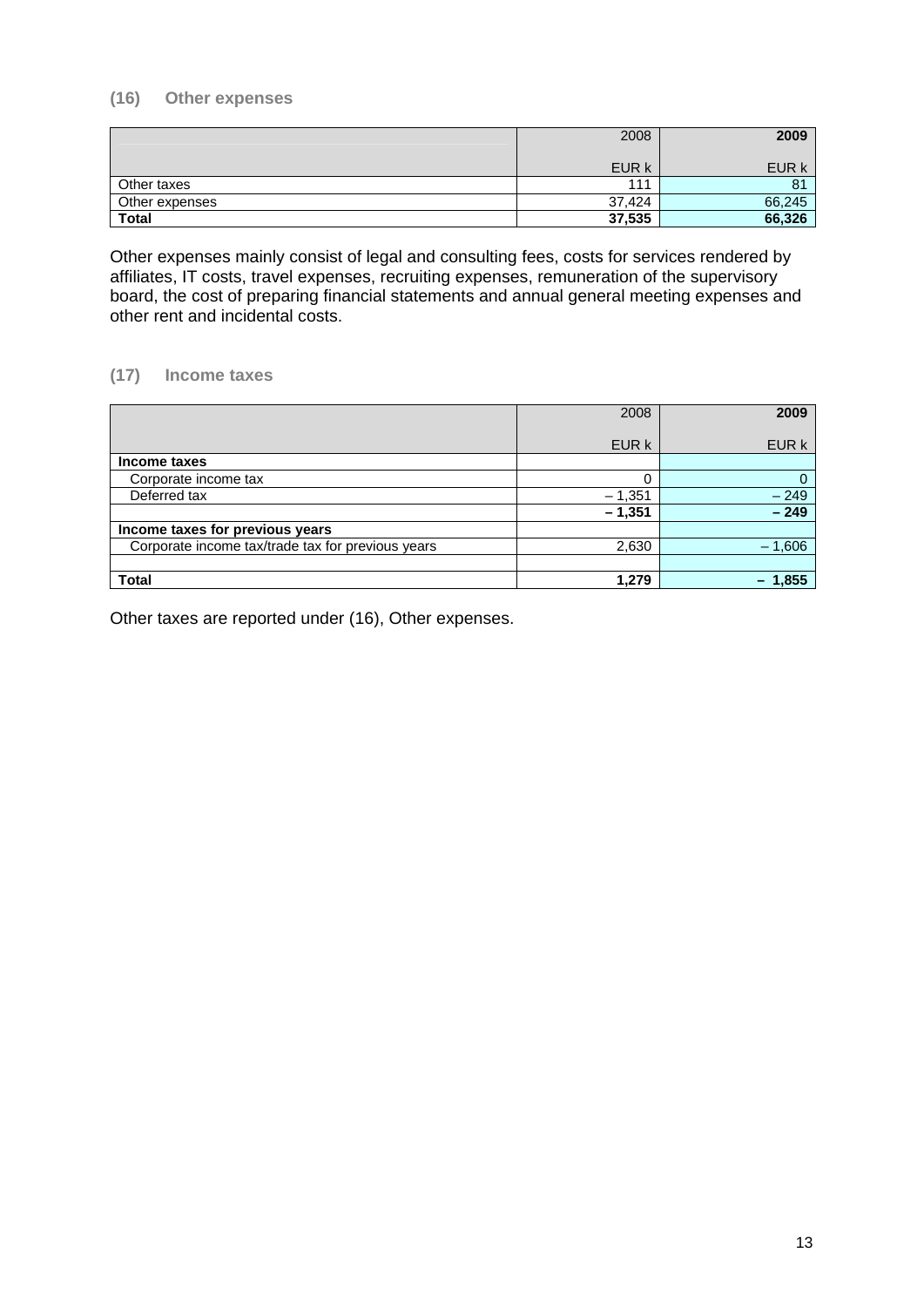### **Other notes**

#### **Statutory audit**

The annual financial statements of Celesio AG, the German subsidiaries and the consolidated financial statements were audited by Ernst & Young GmbH Wirtschaftsprüfungsgesellschaft (Ernst & Young Germany), Stuttgart. The company has opted not to disclose the auditor's fee pursuant to the option of Sec. 285 (1) No. 17 HGB. The total fees of Ernst & Young Germany are disclosed in the consolidated financial statements of Celesio AG.

#### **Exemption pursuant to Sec. 264 (3) and Sec. 264b HGB**

The following entities are exempted under Sec. 264 (3) HGB from the duty to publish their financial statements: ABG Apotheken-Beratungsgesellschaft mbH, Stuttgart, Admenta Deutschland GmbH, Stuttgart, Admenta Deutschland Beteiligungs-GmbH, Stuttgart, Alliance Apotheken Management GmbH, Stuttgart, Apo Interim Personalservice GmbH, Stuttgart, GEHE Pharma Handel GmbH, Stuttgart, Inten GmbH, Stuttgart, Movianto GmbH, Stuttgart, and Movianto Deutschland GmbH, Kist, Apotheke DocMorris Holding BmH, Stuttgart, CentroPharm GmbH, Aachen, DocMorris Apotheken Management GmbH, Stuttgart, DocMorris Kooperationen GmbH, Stuttgart, DocMorris Pharma GmbH, Aachen, Celesio Manufacturer Solutions Deutschland Vertriebs-GmbH, Stuttgart, Celesio Manufacturer Solutions Europe Distributors GmbH, Stuttgart, Rudolf Spiegel GmbH, Grafschaft-Gelsdorf.

GEHE Immobilien GmbH & Co. KG, Stuttgart, GEHE Informatik Services GmbH & Co. KG, Stuttgart, and Ancavion GmbH & Co. KG, Weiterstadt, are exempted from the duty to publish their financial statements pursuant to Secs. 264b, 264a HGB.

Celesio AG is the general partner of GEHE Immobilien GmbH & Co. KG, Stuttgart.

#### **Group relationships**

Franz Haniel & Cie. GmbH prepares consolidated financial statements containing Celesio AG and its subsidiaries. These consolidated financial statements are published in the elektronischer Bundesanzeiger.

#### **Notices from shareholders**

According to a notice pursuant to Sec. 41 (2) Sentence 1 Wertpapierhandelsgesetz (WpHG, Securities Trading Act) Franz Haniel & Cie. GmbH, Duisburg on 2 April 2002, held a total of 60% of the voting rights in Celesio on 1 April 2002. Franz Haniel & Cie. GmbH prepares consolidated financial statements containing Celesio AG and its subsidiaries. These consolidated financial statements are published in the elektronischer Bundesanzeiger.

According to Celesio AG, the shareholding of Franz Haniel & Cie. GmbH, Duisburg, came to 54.6% (previous year 55.8%) at the end of the reporting period.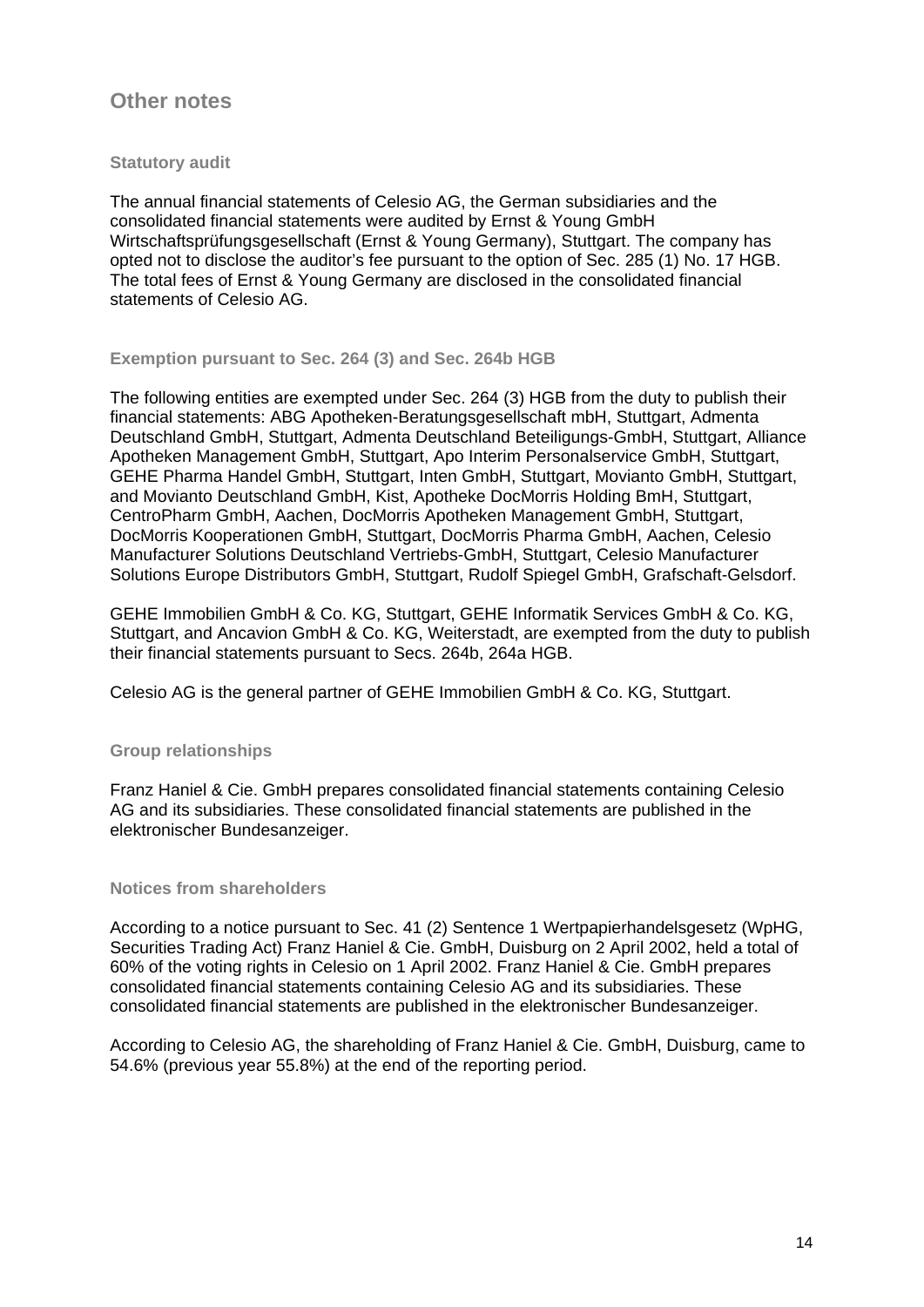On 13 May 2009 AXA S.A., Paris, France, AXA Financial, Inc., New York, NY, USA, AXA Equitable Financial Services, LLC, New York, NY, USA, AXA Equitable Life Insurance Company, New York, NY, USA, Equitable Holdings LLC, New York, NY, USA, AllianceBernstein L.P., New York, NY, USA and AllianceBernstein Corporation, New York, NY, USA informed us by notice in accordance with Sec. 21 (1) WpHG of the following:

- 1. The voting share of AllianceBernstein L.P., New York, NY, USA in Celesio AG exceeded the threshold of 3% on 11 May 2009 and now amounts to 3.08% (5,230,640 voting rights). This 3.08% (5,230,640) share in the voting rights is allocable to it pursuant to Sec. 22 (1) Sentence 1 No. 6 WpHG.
- 2. The voting share of AllianceBernstein Corporation, New York, NY, USA in Celesio AG exceeded the threshold of 3% on 11 May 2009 and now amounts to 3.08% (5,230,640 voting rights). This 3.08% (5,230,640) share in the voting rights is allocable to it pursuant to Sec. 22 (1) Sentence 1 No. 6 and Sentence 2 WpHG.
- 3. The voting share of Equitable Holdings LLC, New York, NY, USA in Celesio AG exceeded the threshold of 3% on 11 May 2009 and now amounts to 3.08% (5,230,640 voting rights). This 3.08% (5,230,640) share in the voting rights is allocable to it pursuant to Sec. 22 (1) Sentence 1 No. 6 and Sentence 2 WpHG.
- 4. The voting share of AXA Equitable Life Insurance Company, New York, NY, USA in Celesio AG exceeded the threshold of 3% on 11 May 2009 and now amounts to 3.08% (5,230,640 voting rights). This 3.08% (5,230,640) share in the voting rights is allocable to it pursuant to Sec. 22 (1) Sentence 1 No. 6 and Sentence 2 WpHG.
- 5. The voting share of AXA Equitable Financial Services, LLC, New York, NY, USA in Celesio AG exceeded the threshold of 3% on 11 May 2009 and now amounts to 3.08% (5,230,640 voting rights). This 3.08% (5,230,640) share in the voting rights is allocable to it pursuant to Sec. 22 (1) Sentence 1 No. 6 and Sentence 2 WpHG.
- 6. The voting share of AXA Financial, Inc., New York, NY (USA) in Celesio AG exceeded the threshold of 3% on 11 May 2009 and now amounts to 3.08% (5,230,640 voting rights). This 3.08% (5,230,640) share in the voting rights is allocable to it pursuant to Sec. 22 (1) Sentence 1 No. 6 and Sentence 2 WpHG.
- 7. The voting share of AXA S.A., Paris, France, in Celesio AG exceeded the threshold of 3% on 11 May 2009 and now amounts to 3.09% (5,253,997 voting rights). This 3.09% (5,253,997) share in the voting rights is allocable to it pursuant to Sec. 22 (1) Sentence 1 No. 6 and Sentence 2 WpHG.

On 26 January 2010 BlackRock Financial Management, Inc., New York, USA, BlackRock Holdco 2, Inc., Delaware, USA, and BlackRock, Inc., New York, NY, USA, informed us by notice in accordance with Sec. 21 (1) WpHG in conjunction with Sec. 24 WpHG of the following:

- 1. The voting share of BlackRock Financial Management, Inc. in Celesio AG exceeded the threshold of 3% on 20 January 2010 and amounted to 3.01% on that date (5,116,420 voting rights). These voting rights are allocable to it pursuant to Sec. 22 (1) Sentence 1 No. 6 and Sentence 2 WpHG.
- 2. The voting share of BlackRock Holdco 2, Inc. in Celesio AG exceeded the threshold of 3% on 20 January 2010 and amounted to 3.01% on that date (5,116,420 voting rights). These voting rights are allocable to it pursuant to Sec. 22 (1) Sentence 1 No. 6 and Sentence 2 WpHG.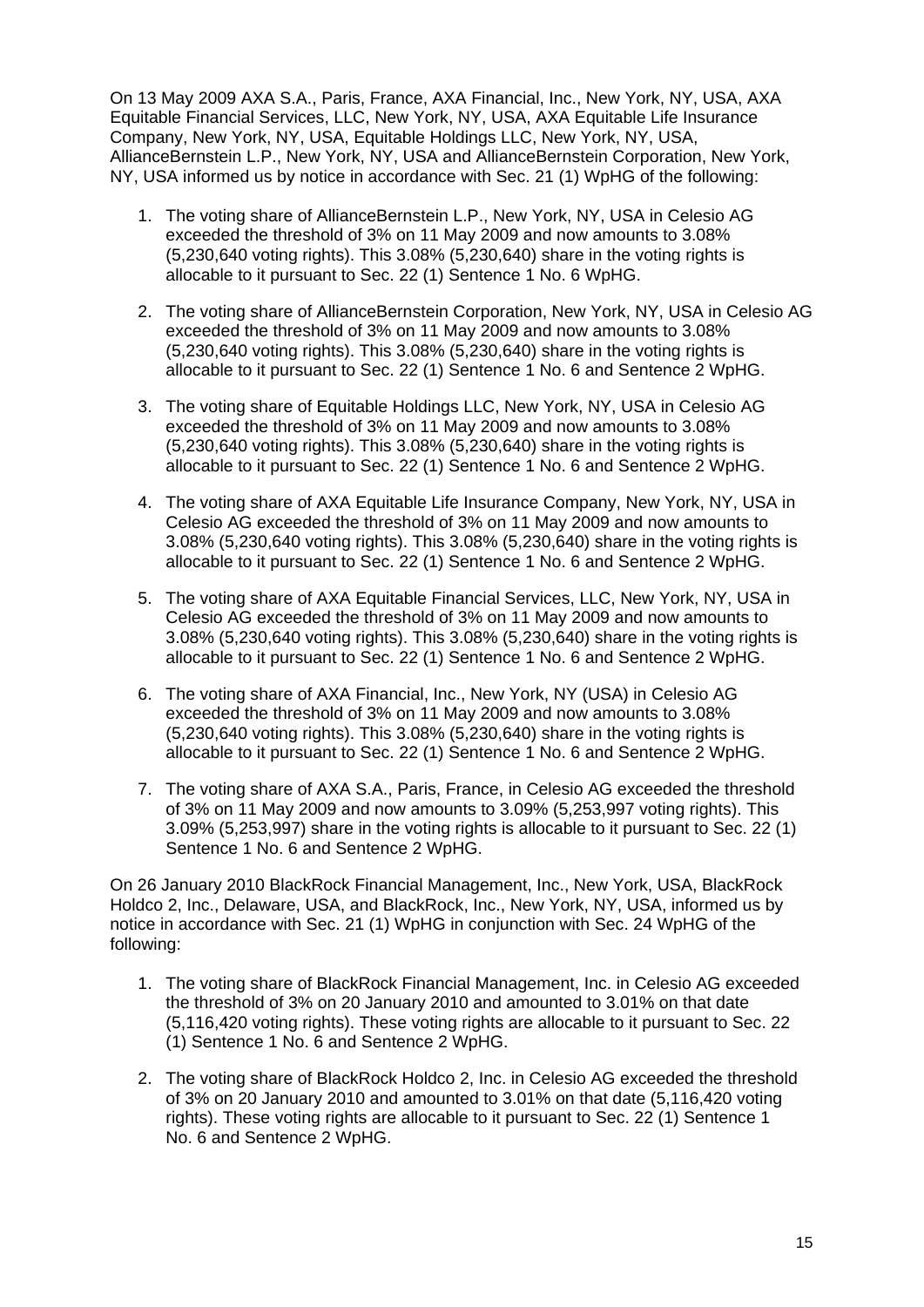3. The voting share of BlackRock, Inc. in Celesio AG exceeded the threshold of 3% on 20 January 2010 and amounted to 3.10% on that date (5,274,461 voting rights). These voting rights are allocable to it pursuant to Sec. 22 (1) Sentence 1 No. 6 and Sentence 2 WpHG.

#### **Corporate governance**

The management board and supervisory board last issued a declaration of compliance with the recommendations of the German Corporate Governance Codex pursuant to Sec. 161 AktG on 21 December 2009 and published this on their website at www.celesio.com.

#### **Total remuneration and compensation structure of the management board**

Since the entry into force of the Gesetz zur Angemessenheit der Vorstandsvergütung (VorstAG, German Act on the Appropriateness of Executive Board Compensation) on 5 August 2009, the legislator set new requirements regarding the determination of management board remuneration. The aim of the legislator is that remuneration of executive boards be conducive to sustainable and long-term corporate governance. This aim is consistent with the principles on which the remuneration system for Celesio's management board is based. In determining management board remuneration the provisions of Aktiengesetz (AktG, German Stock Corporation Act) and the German Corporate Governance Code were observed. By resolution of the annual general meeting on 27 April 2006, the management board was exempted from disclosing the remuneration of its individual members. Celesio therefore discloses the remuneration of the management board in total, broken down by individual component.

The total remuneration of the members of the management board comprises both performance-related and non-performance-related components. The compensation structure is conducive to the sustainable development of the company on account of remuneration components with a long-term incentive. In determining the remuneration of members of the management board, we take into account the size and complexity of the company, its economic and financial position and the amount and structure of remuneration of management boards of comparable companies, as well as the compensation structure in place otherwise at the company. We also consider the responsibilities and performance of each member of the management board. The supervisory board regularly reviews the structure of the remuneration system at the instigation of the personnel committee, including the appropriateness of remuneration amounts for the management board.

#### Non performance-related remuneration components

The non-performance-related components consist of a fixed basic component, additional benefits and pension contributions. The fixed basic component is paid as a monthly salary. The additional benefits received by the management board comprise the use of company cars, accident insurance, health insurance abroad, legal protection and D&O insurance. Management board members are individually liable to pay tax on the use of a company car.

Management board members benefit from a defined contributions plan. An annual contribution of 16% of the fixed basic component plus standard bonus is made. The contribution is made for the period of office as management board member. The contributions bear minimum interest. Pensions can be claimed after leaving the company and from the age of 60 years. In the case of invalidity or death, the contributions that would have been due until the age of 63 are credited to the pension account which is then paid out.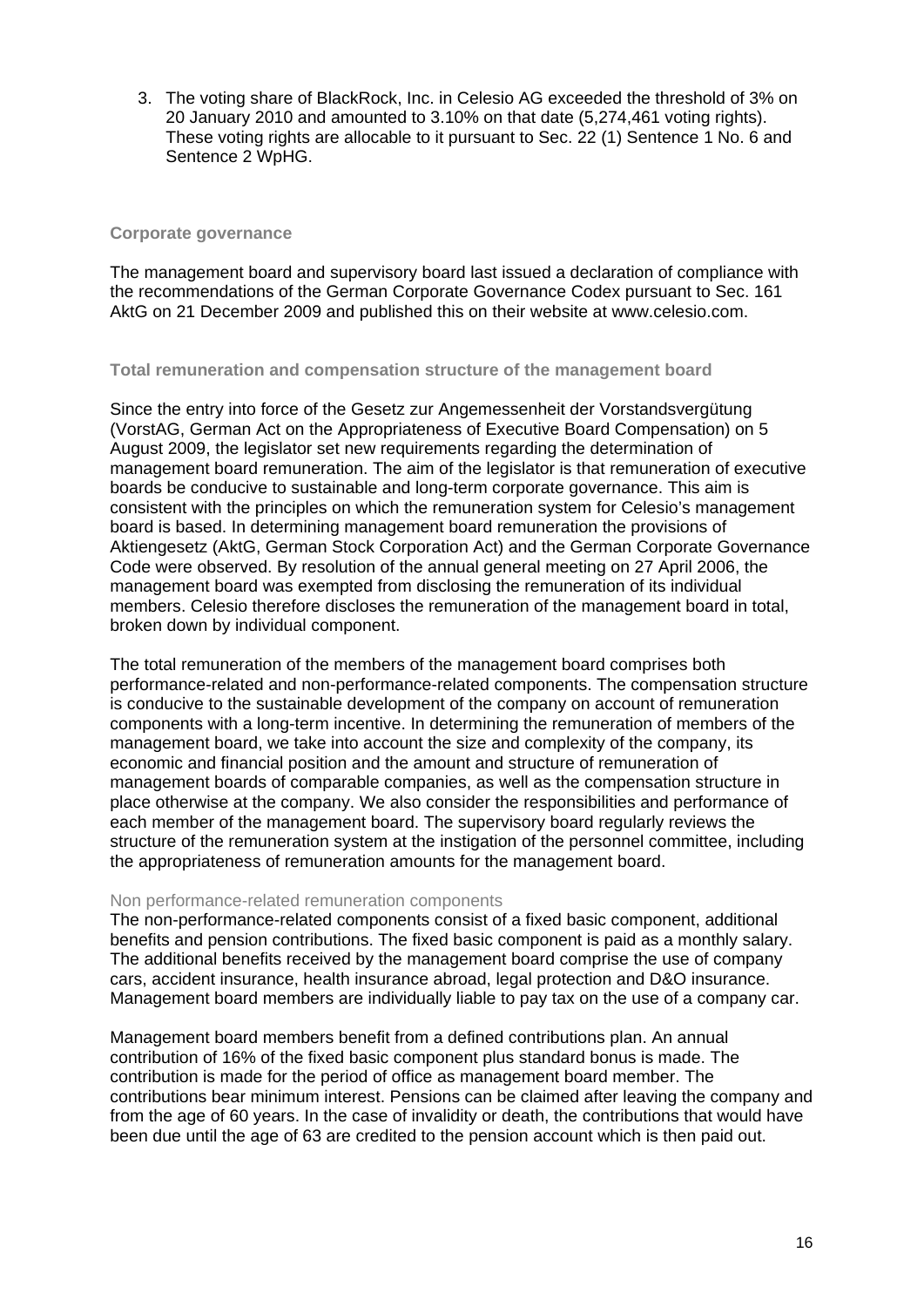#### Performance-related remuneration components

The performance-related components consist of bonuses which are paid out annually as well as a rolling remuneration component as a long-term incentive, currently in the form of the performance cash scheme. The performance cash scheme was set up for the first time with effect as at 1 January 2008 for the period from 2008 to 2010 (2008 tranche). The second performance cash scheme was set up with effect as at 1 January 2009 for the period from 2009 to 2011 (2009 tranche).

The basis for assessment of the bonus in the Celesio Group is EBITDA. The bonus amount is determined as a percentage share of the EBITDA generated in the fiscal year and an additional payment due if the year-on-year EBITDA growth exceeds a pre-defined threshold. Bonuses are capped. If, in its best judgement, the supervisory board deems the extraordinary service or success of a management board member to be worthy of special payments including special remuneration, it is entitled to award these. The same applies in the case of mutual agreement to terminate contracts.

The performance cash schemes are each payable in cash after three years upon achievement of targets. The amount of cash payment for each of the two schemes started so far depends on the target set for each member of the management board as well as fulfilment of several performance targets. These include an increase in the share price compared to a defined reference share price, the accumulated Celesio value-added and, in the case of the 2009 tranche, the implementation of operating measures to improve profitability over the term of the scheme. The share-based component is classified as a cashsettled share-based payment transaction in the meaning of IFRS 2 and is measured using a binominal option pricing model. The expenses for the benefits received or the debt to settle these benefits are recognised over the vesting period. The debt is remeasured at each reporting date and on the settlement date. Changes in fair value are recognised in the income statement. The Celesio value-added is a key performance indicator which serves our value-based corporate management. The ratio of earnings before interest and taxes (EBIT) to capital employed and compared with the weighted average costs of capital. The remuneration is thus conducive to a sustainable increase in the company value. The implementation of operating measures to improve profitability relates to the effect on earnings of cost-cutting measures and growth initiatives. The performance cash schemes are also capped at a maximum payout.

The claim for payout from the performance cash scheme is valid only if the claimant held office in the performance period. A payment is made pro rata temporis upon reaching retirement age or stepping down from the management board. A transitional arrangement is in place until the date that the rolling system is fully in force, i.e., three tranches have been granted. If a member of the management board leaves before 2010, the full target value will be granted for all tranches set up by then.

#### Total remuneration

The total remuneration of the management board pursuant to German Accounting Standard 17 stood at EUR 5,493k in 2009 (previous year EUR 6,286k). This breaks down into EUR 2,251k for the annual basic component including additional benefits (previous year EUR 2,202k), EUR 2,969k for bonuses (previous year EUR 3,620k) and EUR 273k for the value of the performance cash plan for the years 2009 to 2011 (2009 tranche) as at the date of issue (previous year EUR 464k). Of the bonuses, an amount of EUR 781k (previous year EUR 656k) was guaranteed.

#### Other disclosures

Former members of the management board and their surviving dependents received remuneration of EUR 1,749k in the reporting period (previous year EUR 286k). Celesio AG has set up pension provisions of EUR 4,796k (previous year EUR 3,853k) for this group of persons.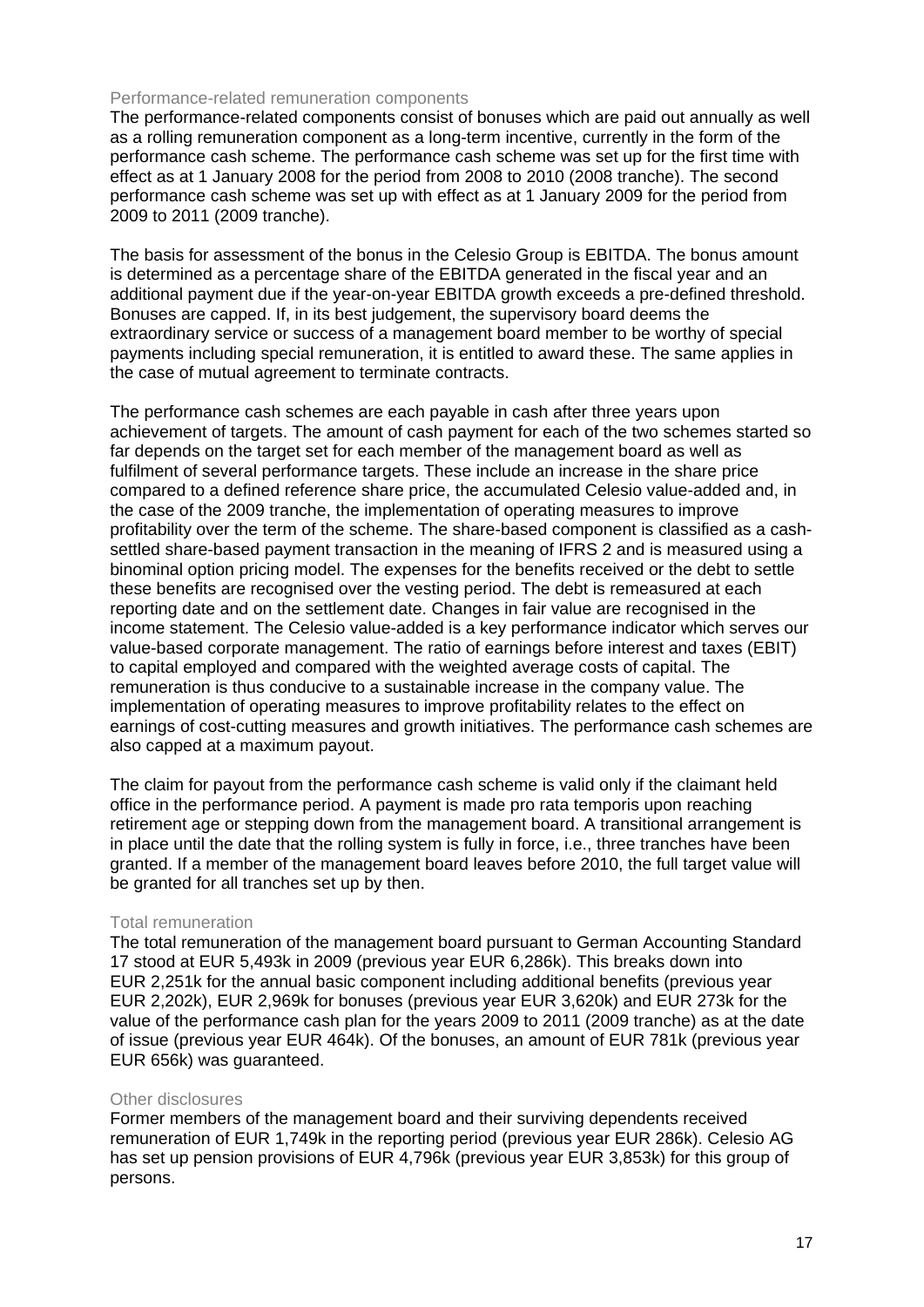In the 2009 fiscal year, no loans were granted to members of the management board, nor did the company enter into any contingent liabilities in favour of these persons.

#### **Total remuneration and compensation structure of the supervisory board**

The remuneration paid to the supervisory board is defined in Art. 5 of the articles of association of Celesio AG. In addition to reimbursement of their out-of-pocket expenses, the members of the supervisory board receive fixed remuneration of EUR 5,000 annually and an additional payment of EUR 800 for each half percentage point of dividends distributed to shareholders in the past fiscal year that is in excess of 4% of issued capital entitled to dividends. These payments are net of VAT. The chairman receives twice the standard amount paid to the other members of the supervisory board and the deputy chairman receives one and a half times the standard. Each member of a committee – with the exception of the committee founded to satisfy Sec. 27 (3) Mitbestimmungsgesetz (MitbestG, Codetermination Act) – receives EUR 2,000, with the chairman of a committee receiving EUR 4,000.

The total remuneration of the supervisory board came to EUR 761k in 2009 (previous year EUR 794k). Of this, EUR 68k (previous year EUR 68k) pertained to fixed remuneration for membership of the supervisory board. The variable components pegged to dividend pay-outs for membership of the supervisory board came to EUR 669k (previous year EUR 702k). The variable components pegged to dividend payouts for serving on committees came to EUR 24k (previous year EUR 24k).

In the 2009 fiscal year, no loans were granted to members of the supervisory board, nor did the company enter into any contingent liabilities in favour of these persons.

**Proposal from the management board for the appropriation of profits** 

The profit available for distribution of Celesio AG amounts to EUR 85,050,000 (previous year EUR 81,648,000).

The management board proposes distributing this amount of EUR 85,050,000 in full (previous year EUR 81,648,000) as a dividend for the 2009 fiscal year.

On the basis of this proposal for the appropriation of profits the dividend for a no par share will be EUR 0.50 (previous year an ordinary dividend of EUR 0.48).

Stuttgart, 22 February 2010

The management board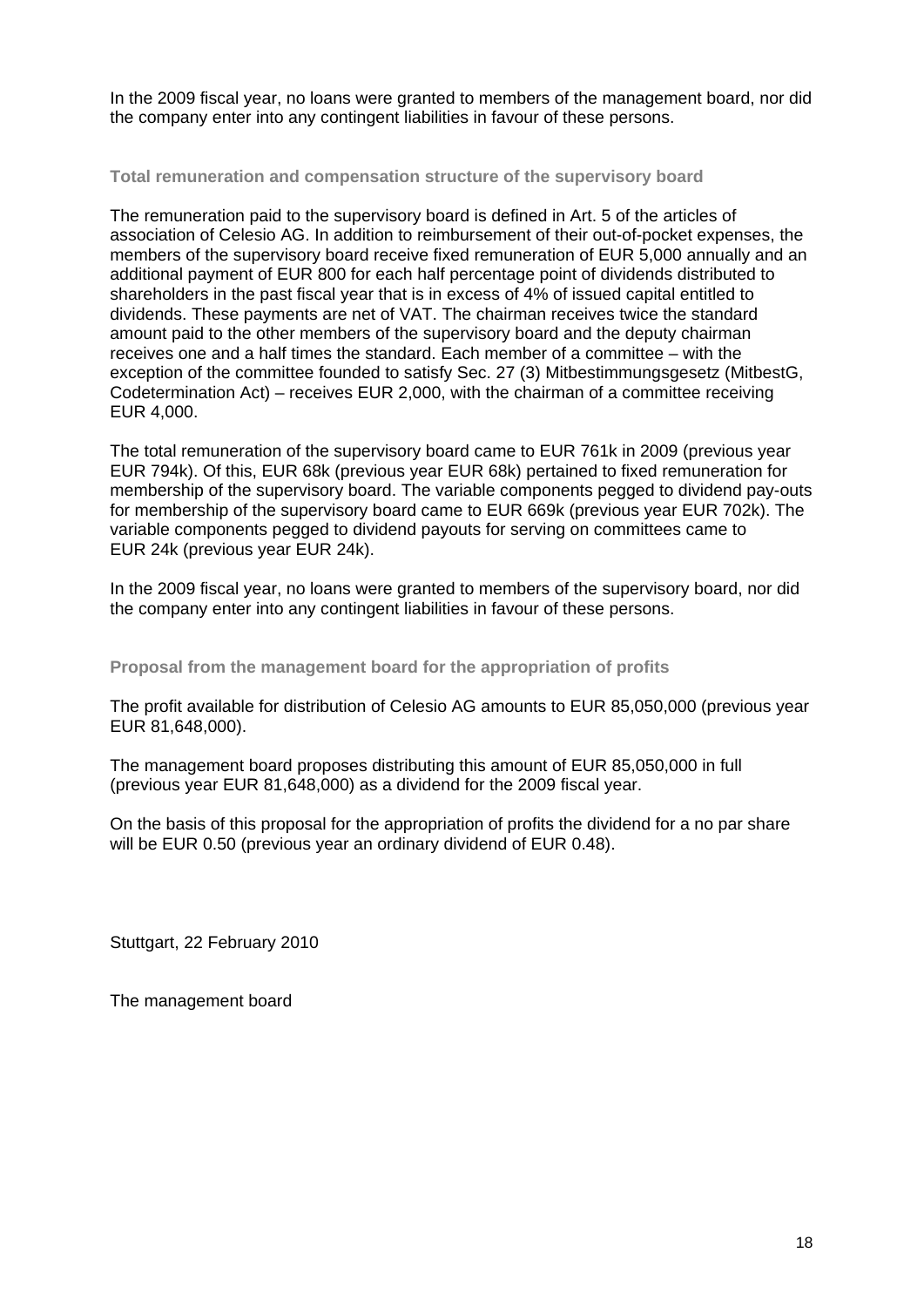# **Members of the management board in the 2009 fiscal year**

#### **Membership in other management boards and comparable bodies**

Member of the management board, Franz Haniel & Cie. GmbH (until 31 December 2009)

**Membership in other supervisory boards and comparable bodies** 

- **Herba Chemosan Apotheker-AG,** Deputy Chairman of the supervisory board
- **Untertürkheimer Volksbank eG,** Member of the supervisory board
- 
- **Wolfgang Mähr**  GEHE Pharma Handel GmbH, Chairman of the supervisory board
	- **Herba Chemosan Apotheker-AG,** Member of the supervisory board
	- OCP S.A., Chairman of the supervisory board
	-

**Dr Fritz Oesterle**  Chairman

**Dr Christian Holzherr <b>Christian** Holzherr **1999 none** 

**Stefan Meister** 

Steran Meister **nombor 2009)** none extending the step of the step of the step of the step of the step of the step of the step of the step of the step of the step of the step of the step of the step of the step of the step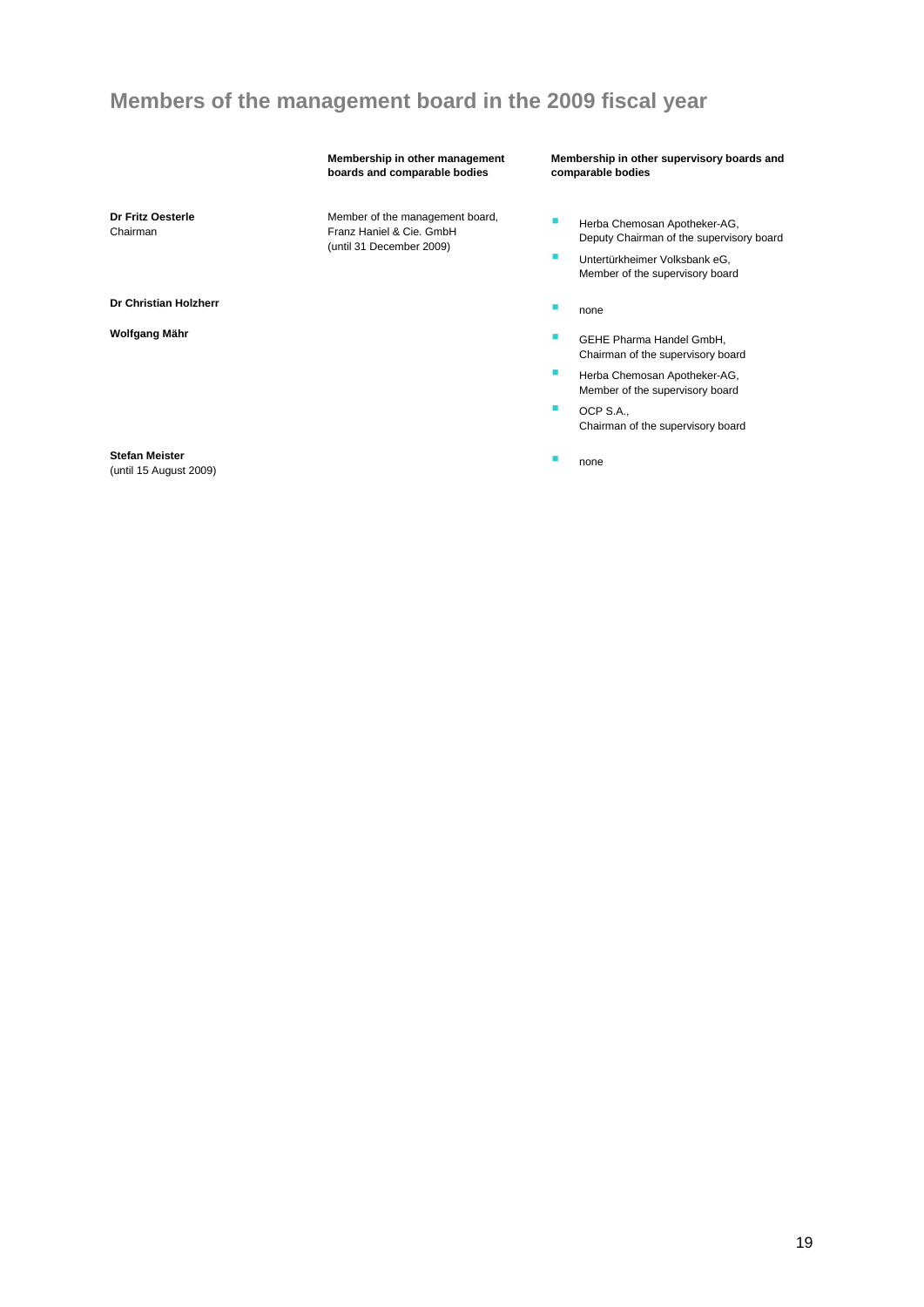# **Members of the supervisory board in the 2009 fiscal year**

|                                                               | Occupation                                                                                                                                                   |   | Membership in other supervisory boards and<br>comparable bodies                                            |
|---------------------------------------------------------------|--------------------------------------------------------------------------------------------------------------------------------------------------------------|---|------------------------------------------------------------------------------------------------------------|
| <b>Dr Eckhard Cordes</b><br>Chairman (until 31 December 2009) | Chairman of the management board,<br><b>METRO AG</b>                                                                                                         | ш | Galeria Kaufhof GmbH,<br>Chairman of the supervisory board                                                 |
|                                                               | Chairman of the management board,<br>Franz Haniel & Cie. GmbH                                                                                                | ш | Real Holding GmbH,<br>Chairman of the supervisory board                                                    |
|                                                               | (until 31 December 2009)                                                                                                                                     | п | TAKKT AG,<br>Deputy Chairman of the supervisory board                                                      |
|                                                               |                                                                                                                                                              | ш | Tertia Handelsbeteiligungsgesellschaft mbH,<br>Chairman of the supervisory board                           |
| Ihno Goldenstein 1)<br>Deputy chairman                        | Employee in goods-in department,<br><b>GEHE Pharma Handel GmbH</b>                                                                                           | ш | none                                                                                                       |
| Klaus Borowicz <sup>1)</sup>                                  | Head of Branch,<br><b>GEHE Pharma Handel GmbH</b>                                                                                                            |   | none                                                                                                       |
| <b>Prof Dr Julius Michael Curtius</b>                         | Cardiologist with his own practice                                                                                                                           | ٠ | none                                                                                                       |
| Dr Hubertus Erlen                                             | Deputy Chairman of the supervisory<br>board, Bayer Schering Pharma AG                                                                                        | п | Bayer Schering Pharma AG,<br>Deputy Chairman of the supervisory board                                      |
| Dirk-Uwe Kerrmann <sup>1)</sup>                               | Commercial employee,<br>GEHE Pharma Handel GmbH                                                                                                              | ш | none                                                                                                       |
| Jörg Lauenroth-Mago 1)<br>(since 19 June 2009)                | Trade Union Secretary responsible for the<br>trade division in Saxony, Saxony-Anhalt<br>and Thuringia, ver.di - Vereinte<br>Dienstleistungsgewerkschaft e.V. | п | GEHE Pharma Handel GmbH,<br>Member of the supervisory board                                                |
| Susan Naumann <sup>1)</sup>                                   | Trade Union Secretary, ver.di - Vereinte<br>Dienstleistungsgewerkschaft e. V.                                                                                | ٠ | GEHE Pharma Handel GmbH,<br>Member of the supervisory board                                                |
| Ulrich Neumeister <sup>1)</sup>                               | Logistics employee,<br><b>GEHE Pharma Handel GmbH</b>                                                                                                        | ш | none                                                                                                       |
| W.M. Henning Rehder<br>(since 8 May 2009)                     | Senior Vice President of Category<br>Finance, Unilever UK Central Resources<br>Limited                                                                       |   | none                                                                                                       |
| <b>Hanspeter Spek</b>                                         | Member of the management board,<br>Sanofi-aventis S.A.                                                                                                       | ш | Merial Ltd., Member of the supervisory board                                                               |
|                                                               |                                                                                                                                                              | ш | Sanofi-Aventis Deutschland GmbH,<br>Chairman of the supervisory board                                      |
|                                                               |                                                                                                                                                              | ■ | Sanofi-aventis S.A. (Switzerland),<br>Member of the management board                                       |
|                                                               |                                                                                                                                                              | п | Sanofi-aventis S.A. (Spain), President                                                                     |
|                                                               |                                                                                                                                                              | п | ZENTIVA N.V., Member of the supervisory board                                                              |
| Prof Dr Klaus Trützschler                                     | Member of the management board,<br>Franz Haniel & Cie. GmbH                                                                                                  | ш | Bilfinger Berger AG, Member of the supervisory<br>board                                                    |
|                                                               |                                                                                                                                                              | ш | TAKKT AG, Chairman of the supervisory board                                                                |
|                                                               |                                                                                                                                                              | ш | Wilh. Werhahn KG, Member of the management<br>board                                                        |
| Prof Dr Erich Zahn<br>(until 8 May 2009)                      | Professor emeritus of business studies,<br><b>Stuttgart University</b>                                                                                       | ш | Fraunhofer Institute for Production Technology<br>and Automation (IPA), Member of the board of<br>trustees |
| Regina Zimmerling <sup>1)</sup><br>(until 22 June 2009)       | Trade Union Secretary, ver.di Vereinte<br>Dienstleistungsgewerkschaft e.V.                                                                                   | ш | none                                                                                                       |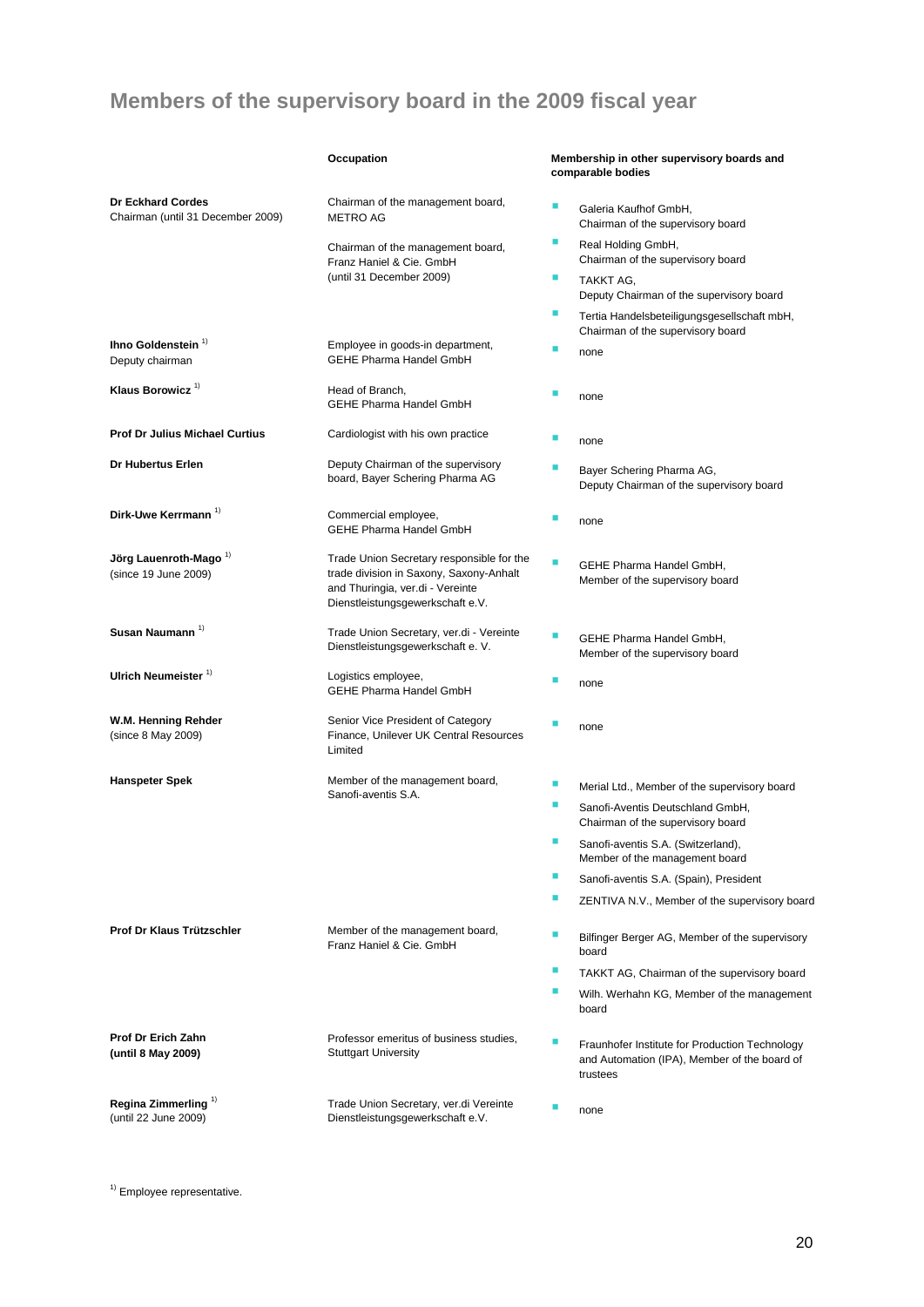### **Responsibility statement**

To the best of our knowledge, and in accordance with the applicable reporting principles for financial reporting, we confirm that the financial statements give a true and fair view of the assets position, financial position and results of operations of Celesio AG, Stuttgart, and the management report gives a true and fair view of the business performance including the results of operations and the situation of Celesio AG, Stuttgart, and describes the main opportunities and risks relating to the future development of Celesio AG, Stuttgart, for the remaining months of the fiscal year.

Stuttgart, 22 February 2010

The management board

Dr Fritz Oesterle

virian hommen

Dr Christian Holzherr

Wolfgang Mähr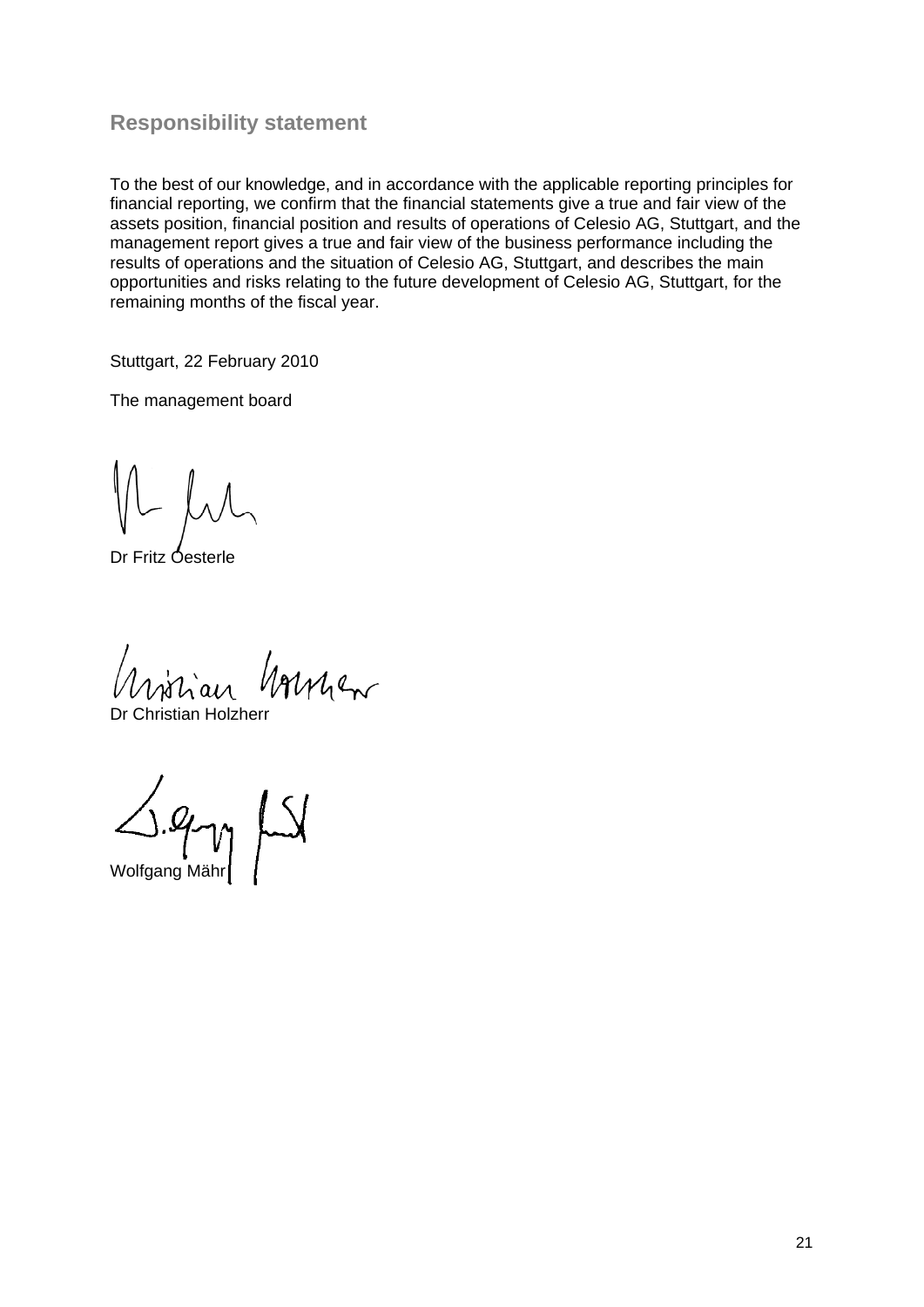### **Audit report**

"We have audited the annual financial statements, comprising the balance sheet, the income statement and the notes to the financial statements, together with the bookkeeping system, and the management report, which was combined with the group management report, of Celesio AG, Stuttgart, for the fiscal year from 1 January 2009 to 31 December 2009. The maintenance of the books and records and the preparation of the annual financial statements and management report in accordance with German commercial law are the responsibility of the Company's management. Our responsibility is to express an opinion on the annual financial statements, together with the bookkeeping system, and the management report based on our audit.

We conducted our audit of the annual financial statements in accordance with Sec. 317 HGB ["Handelsgesetzbuch": German Commercial Code] and German generally accepted standards for the audit of financial statements promulgated by the Institut der Wirtschaftsprüfer [Institute of Public Auditors in Germany] (IDW). Those standards require that we plan and perform the audit such that misstatements materially affecting the presentation of the net assets, financial position and results of operations in the annual financial statements in accordance with [German] principles of proper accounting and in the management report are detected with reasonable assurance. Knowledge of the business activities and the economic and legal environment of the Company and expectations as to possible misstatements are taken into account in the determination of audit procedures. The effectiveness of the accounting-related internal control system and the evidence supporting the disclosures in the books and records, the annual financial statements and the management report are examined primarily on a test basis within the framework of the audit. The audit includes assessing the accounting principles used and significant estimates made by management, as well as evaluating the overall presentation of the annual financial statements and management report. We believe that our audit provides a reasonable basis for our opinion.

Our audit has not led to any reservations.

In our opinion, based on the findings of our audit, the annual financial statements comply with the legal requirements and give a true and fair view of the net assets, financial position and results of operations of the Company in accordance with [German] principles of proper accounting. The management report is consistent with the annual financial statements and as a whole provides a suitable view of the Company's position and suitably presents the opportunities and risks relating to future development."

Stuttgart, 23 February 2010

Ernst & Young GmbH Wirtschaftsprüfungsgesellschaft

Milhr

Prof. Dr. Pfitzer Matischiok Wirtschaftsprüfer Wirtschaftsprüfer [German Public Auditor] [German Public Auditor]